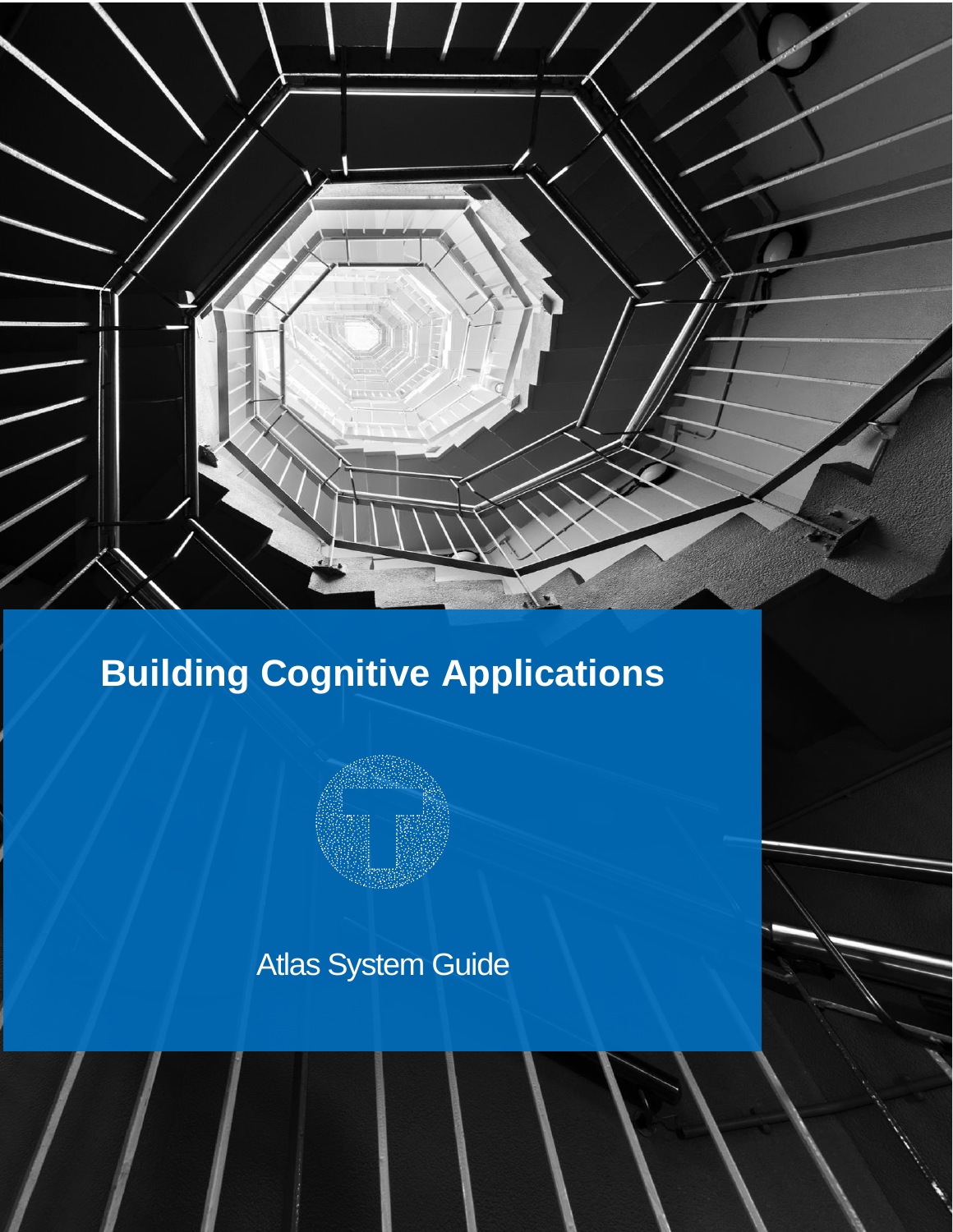### **TABLE OF CONTENTS**

|           | <b>ATLAS SYSTEM GUIDE</b> |  |
|-----------|---------------------------|--|
|           |                           |  |
|           |                           |  |
|           |                           |  |
|           |                           |  |
|           |                           |  |
| <b>B.</b> |                           |  |
| Ш.        |                           |  |
|           |                           |  |
| В.        |                           |  |
| Ш.        |                           |  |
| Α.        |                           |  |
| <b>B.</b> |                           |  |
|           |                           |  |
| D.        |                           |  |
| IV.       |                           |  |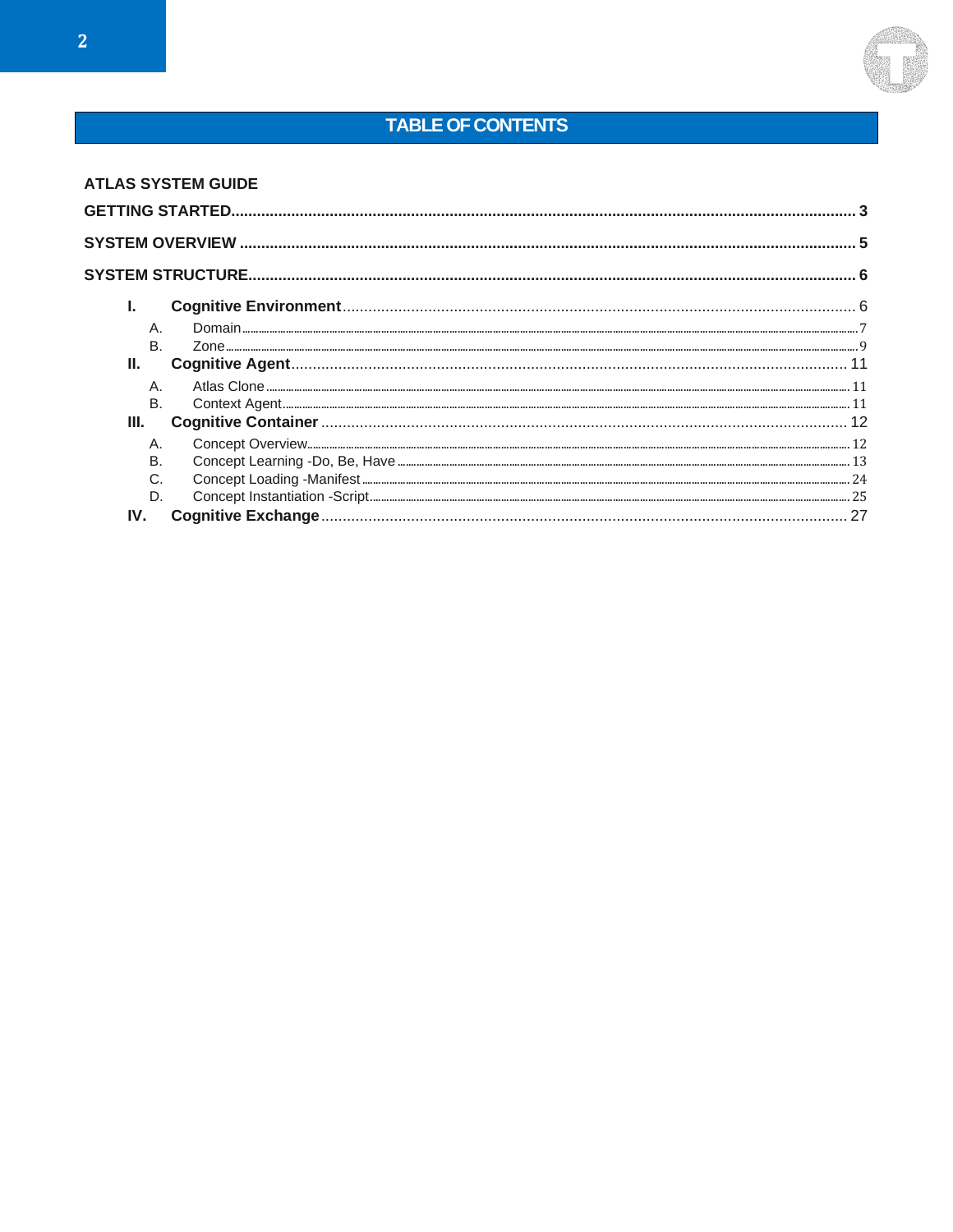#### BUILDING COGNITIVE APPLICATIONS

# <span id="page-2-0"></span>**Getting started**

Welcome to the Atlas Cognitive System (Atlas) Guide.

Atlas offers multiple co-dependent components (capabilities) available through C++ APIs.

This document gives a general introduction to the Atlas Cognitive System which is broken down into the following sections:

- The environment.
- Components of the environment.
- Residents of the environment.
- Describing knowledge.
- Learning knowledge.
- Applying knowledge.

Atlas system documentation is intended for developers and subject matter experts seeking to improve cognitive applications, services, and experiences.

To learn how to develop cognitive simulations using Atlas, we recommend starting with this document "Atlas System Guide" followed by the "Atlas Process Guide" which is also part of the Atlas Development Kit.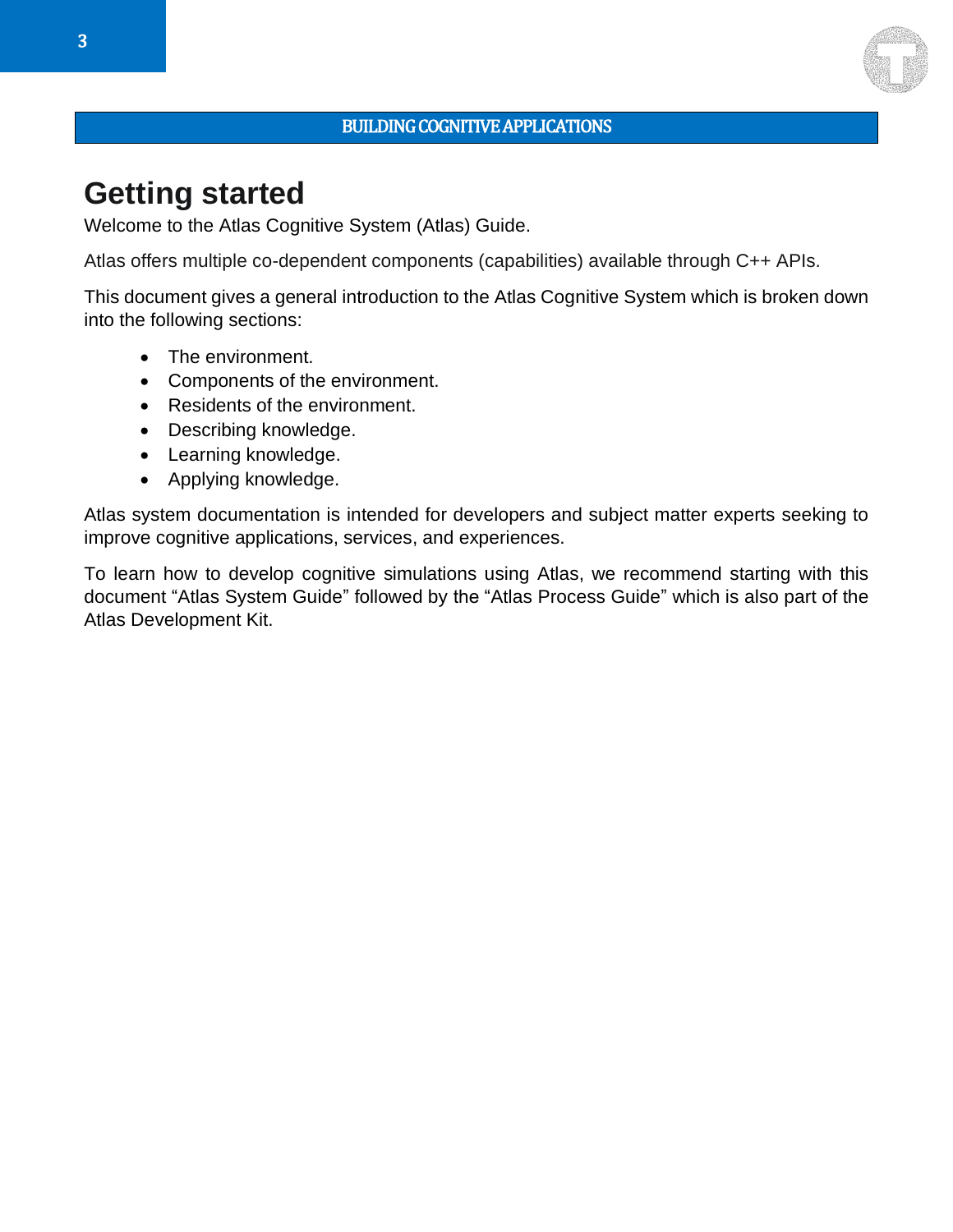

# ATLAS System Overview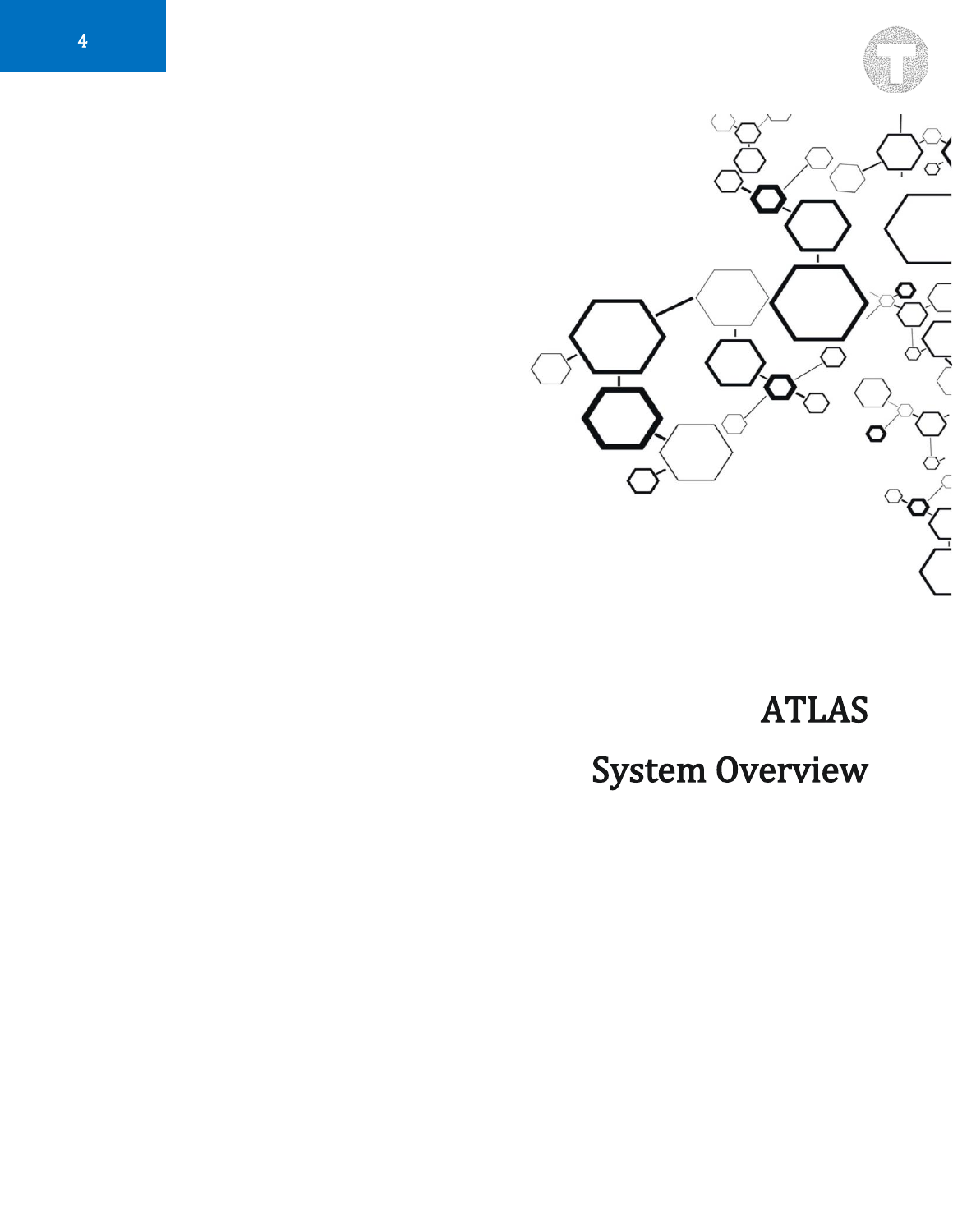

# <span id="page-4-0"></span>**System overview**

Atlas is part of a new variety of intelligent systems that combine different parts of cognitive computing.

Atlas is an integrated cognitive and immersive multi-agent system built from the ground up on a set of proprietary technologies that provides developers with the ability to intuitively configure their simulations to acquire, represent, access, modify and portray knowledge at scale.

In order to simplify the understanding of how Atlas works, we have devised a model analogous to a typical theatrical production.



*Fig 1. Mainting a domain is like managing a small theater production. The setting is a knowledge*  base. It dictates how the world behaves and a simple back story. The play is a simulation of the *setting in a particular situation. This simulation involves characters, known as context agents, to*  be played by actors, known as Atlas clones. Each character is aware of the history and *environment of the scenes to which they belong.*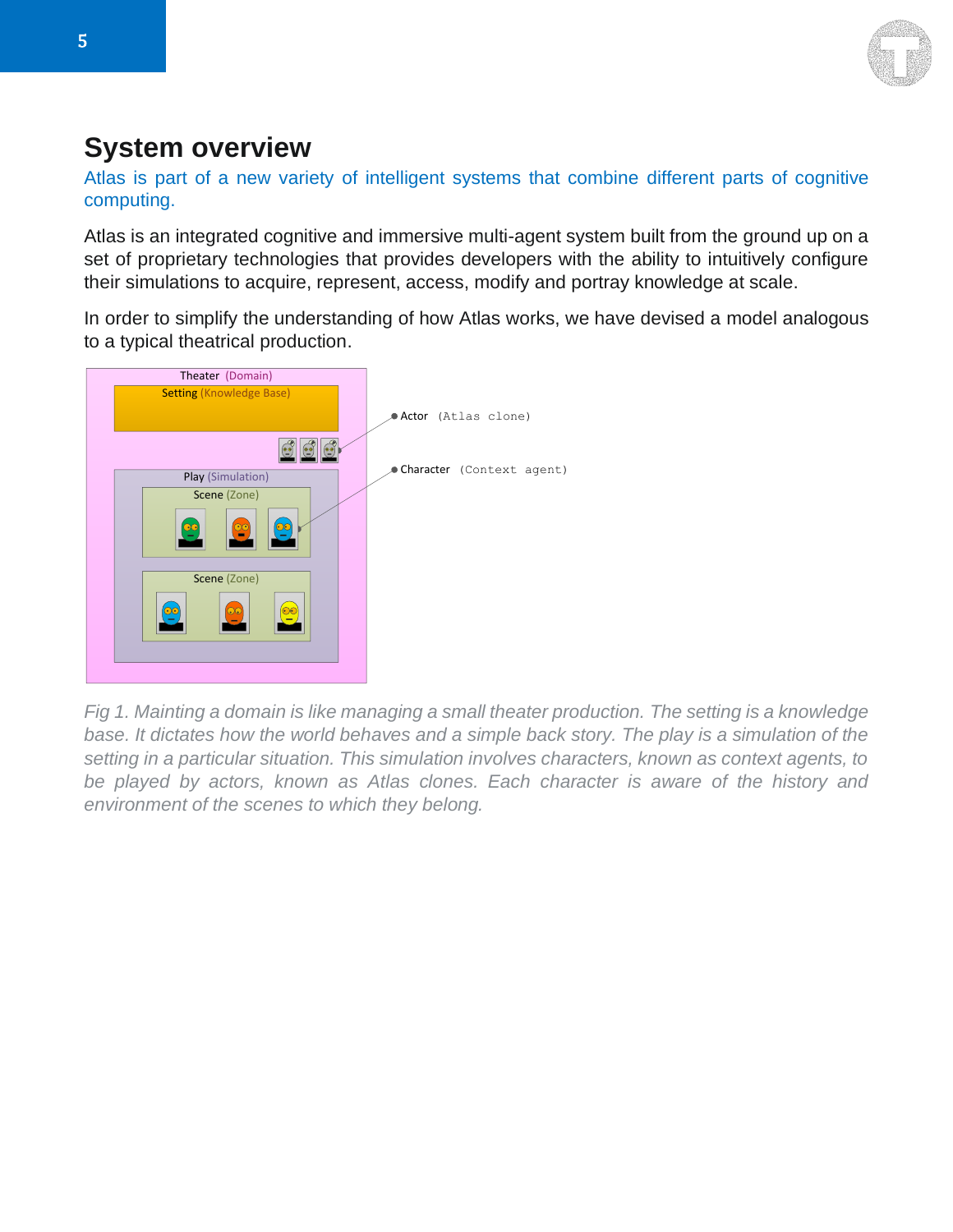

### <span id="page-5-0"></span>**System structure**

Atlas is a cognitive system comprised of multiple modules that interact with one another to simulate cognitive skills and processes.



*Fig 2. A cognitive environment with several domains: The expanded domain on the left exhibits a knowledge base containing three concepts and a simulation containing two zones. Each zone has been entered by multiple instances.*

### <span id="page-5-1"></span>**I. Cognitive Environment**

Cognitive Environments (CEs) are layered, hierarchical spaces in which information is abstracted and structured gradually from raw data, represented as binary combinations of 1s and 0s, to higher representations called **concepts**.

Cognitive environments host domain-specific knowledge (Knowledge Base) and how this knowledge is applied in a situation (Simulation).

*Cognitive simulations can be produced to emulate a physical world with multiple interactions.*

Cognitive environments are partitioned into logical spaces called **domains.**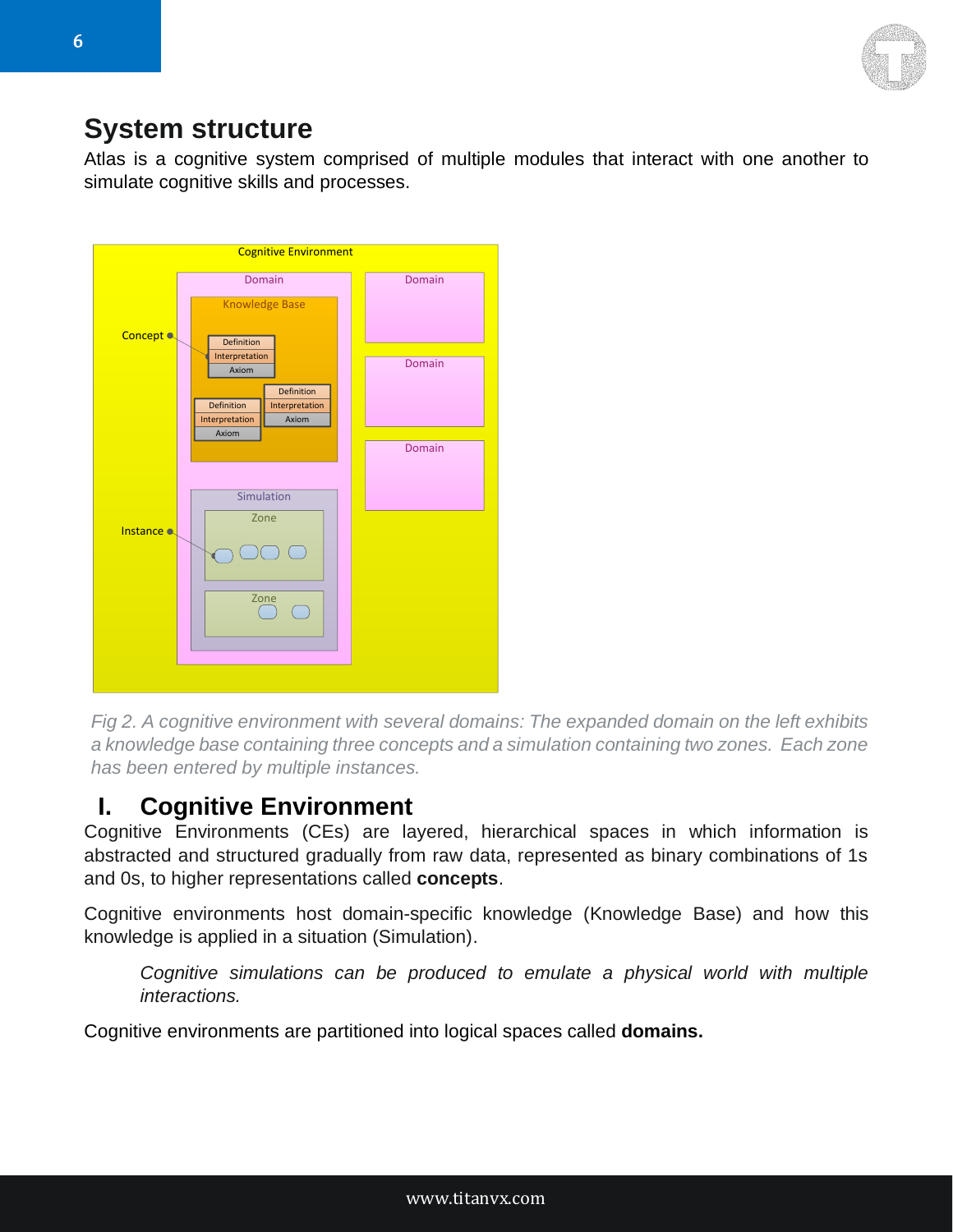

# <span id="page-6-0"></span>A. Domain

#### **Annotation:**



#### **i. Structure**



*Fig 4. A cognitive environment hosting two domains: Each domain has its corresponding managing agent, depicted here with pink hats.*

#### **ii. Description**

**Domains** offer a fencing mechanism for a knowledge base and its associated simulations.

Domains have two main parts:

- **Knowledge Base (KB):** for learning the rule set.
- **Knowledge Simulation (SIM)**: for applying the rules to an instanced situation.

The root domain in any cognitive environment is called "**Titan."**

NOTE: Knowledge is not shared between domains but the Cognitive Exchange (Cx) allows communication between them.

#### **iii. Management**

Domains are managed by one or multiple administrators.

**Domain Managers** (DM) manage domains and control access to them.

DMs typically reside within the domains they are managing.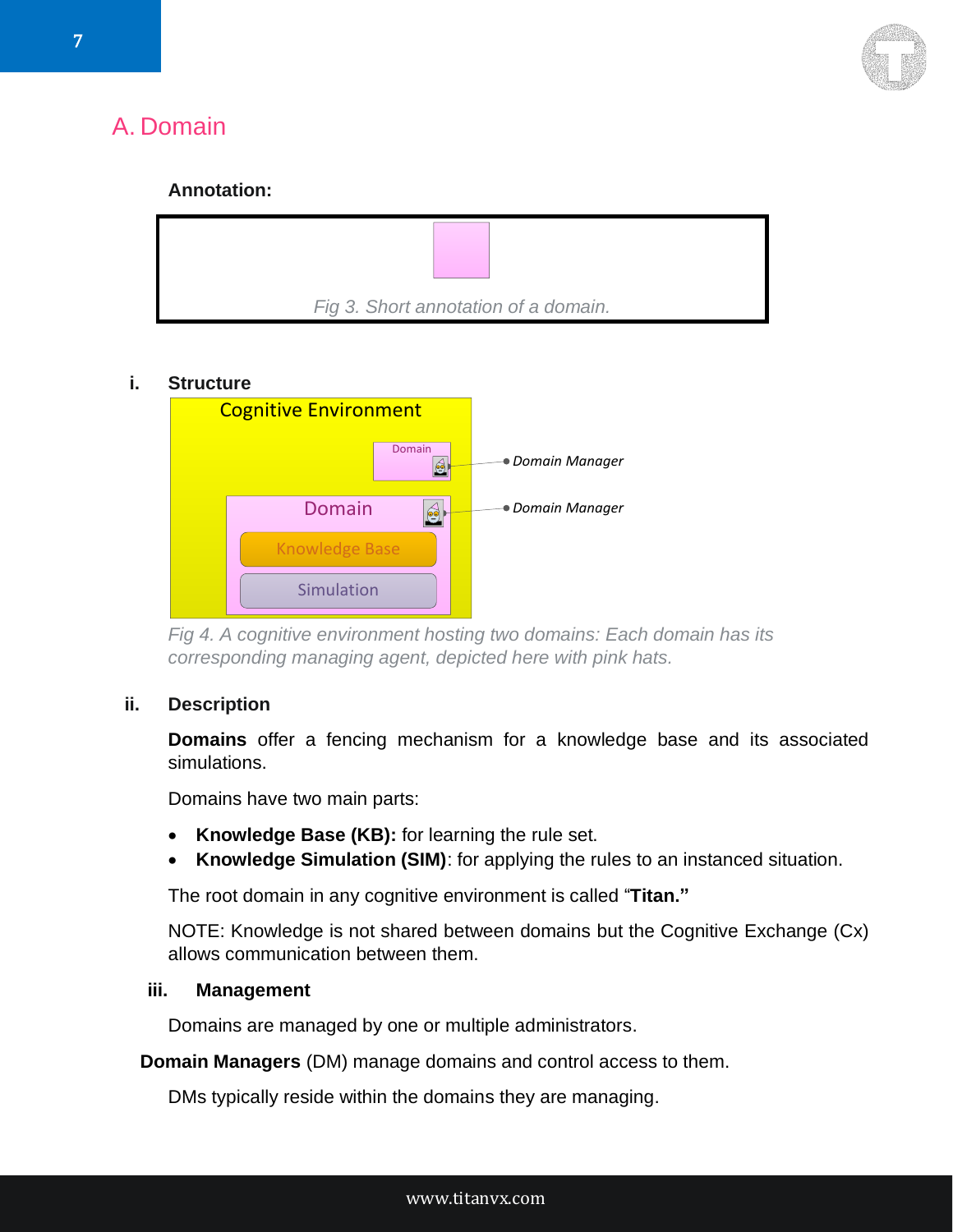

DMs intercept domain requests to allow or deny the following rules for their managed domains:

- Entering/Exiting a domain by a context agent.
- Creating/Destroying a simulation by a reference.
- Creating/Destroying a zone by a reference.
- Learning/Forgetting a concept.

#### **Annotation:**



*Fig 5. Short annotation of a domain manager.*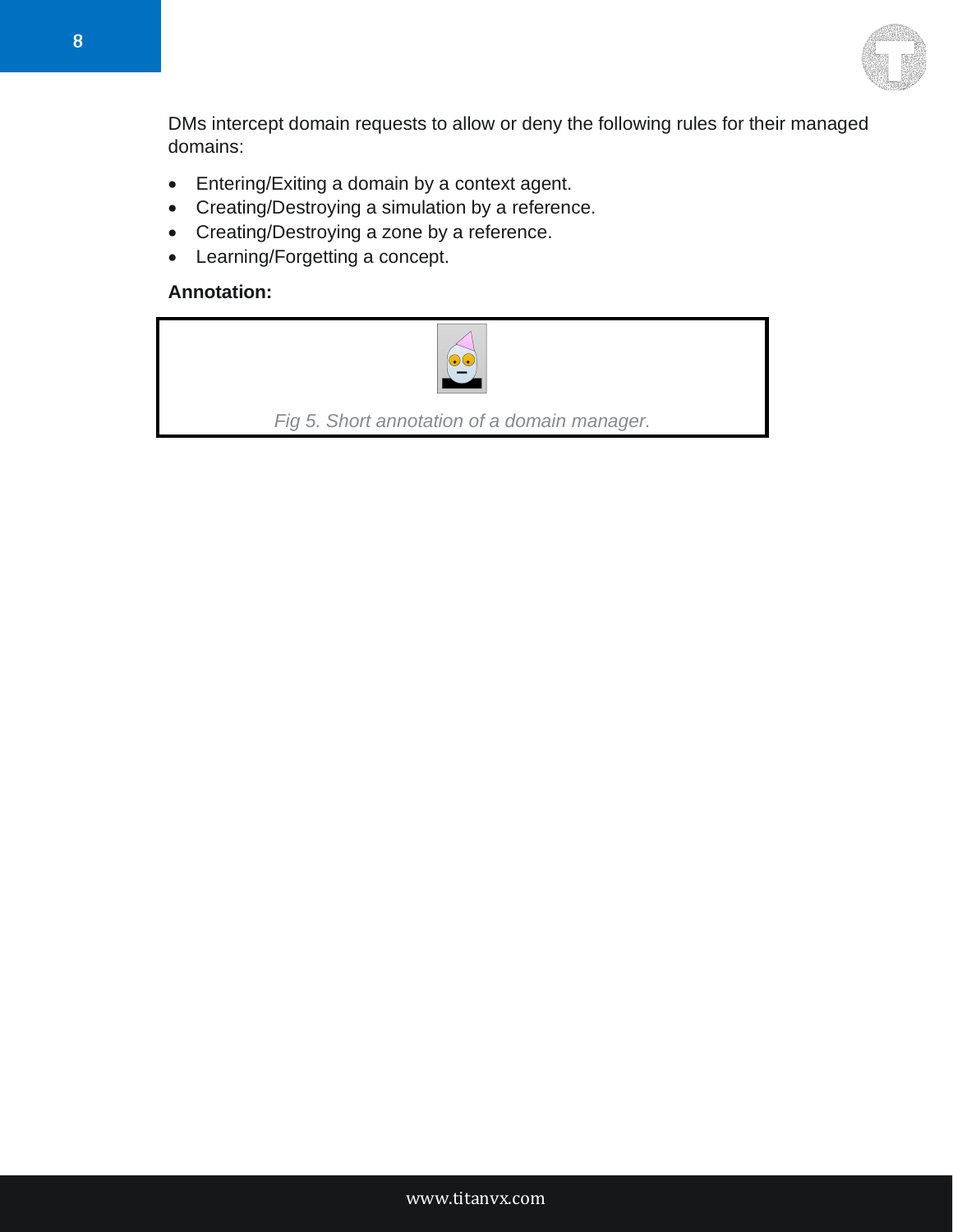

# <span id="page-8-0"></span>B. Zone

#### **Annotation:**



#### **i. Structure**



*Fig 7. A cognitive environment with two domains: Each domain has its own manager, depicted with a pink hat. Zone managers are depicted with green hats.*

#### **ii. Description**

**Zones** are non-exclusive visibility areas entered by agents for the purpose of interacting with a subset of the cognitive environment. They are analogous to chat rooms in a server.

All entities entering a domain must also enter at least one zone.

The root zone in the root domain, Titan, is "**Home**."

#### **iii. Management**

Zones are managed by one or multiple administrators.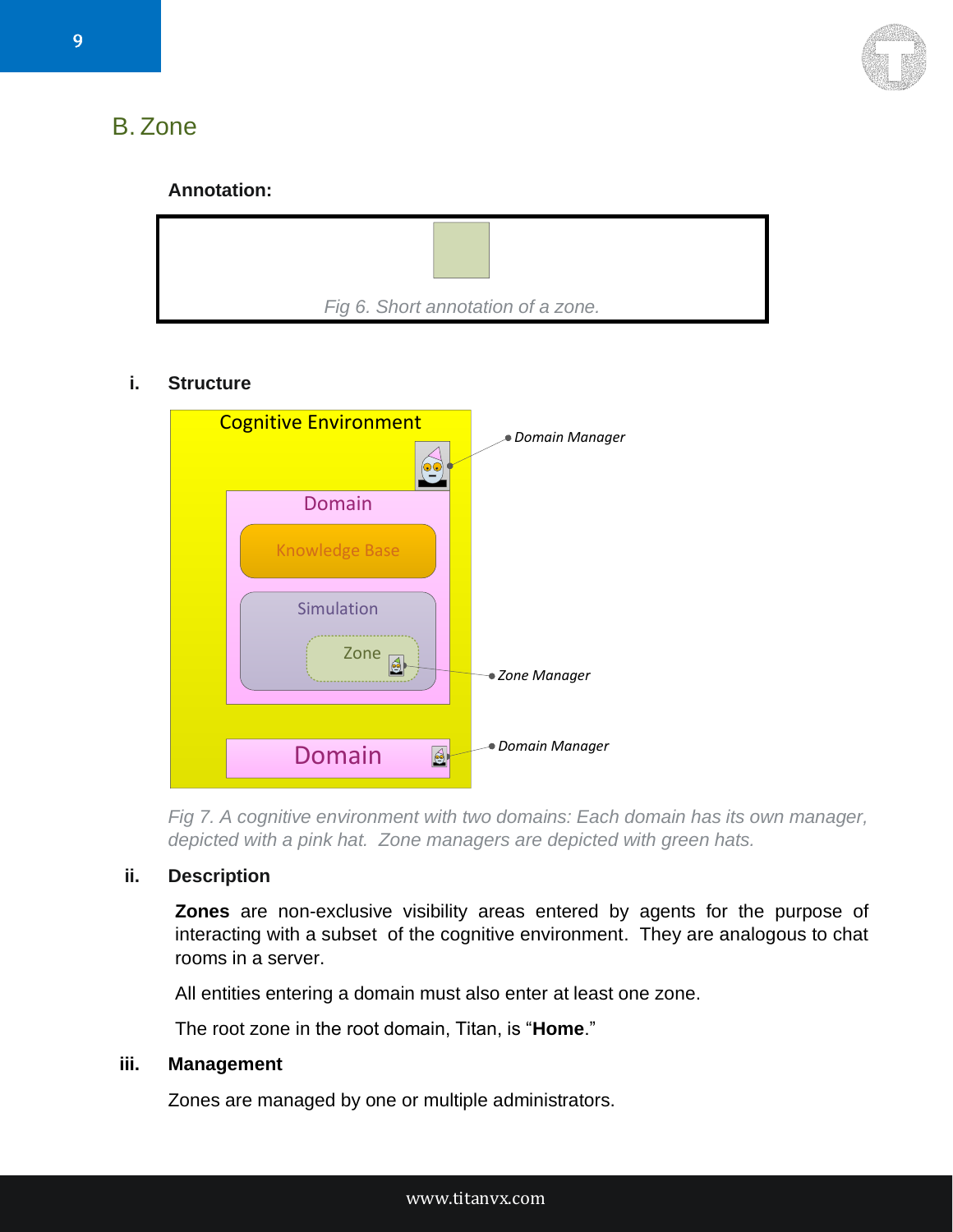

**Zone Managers** (ZM) manage zones and control access to them. Similar to DMs, ZMs typically reside within the zones they are managing.

ZMs intercept zone requests to allow or deny the following rules for their managed zones:

- Managing entering/exiting by an agent.
- Communicating between two or more agents.
- Observing an agent's actions by another agent.

#### **Annotation:**

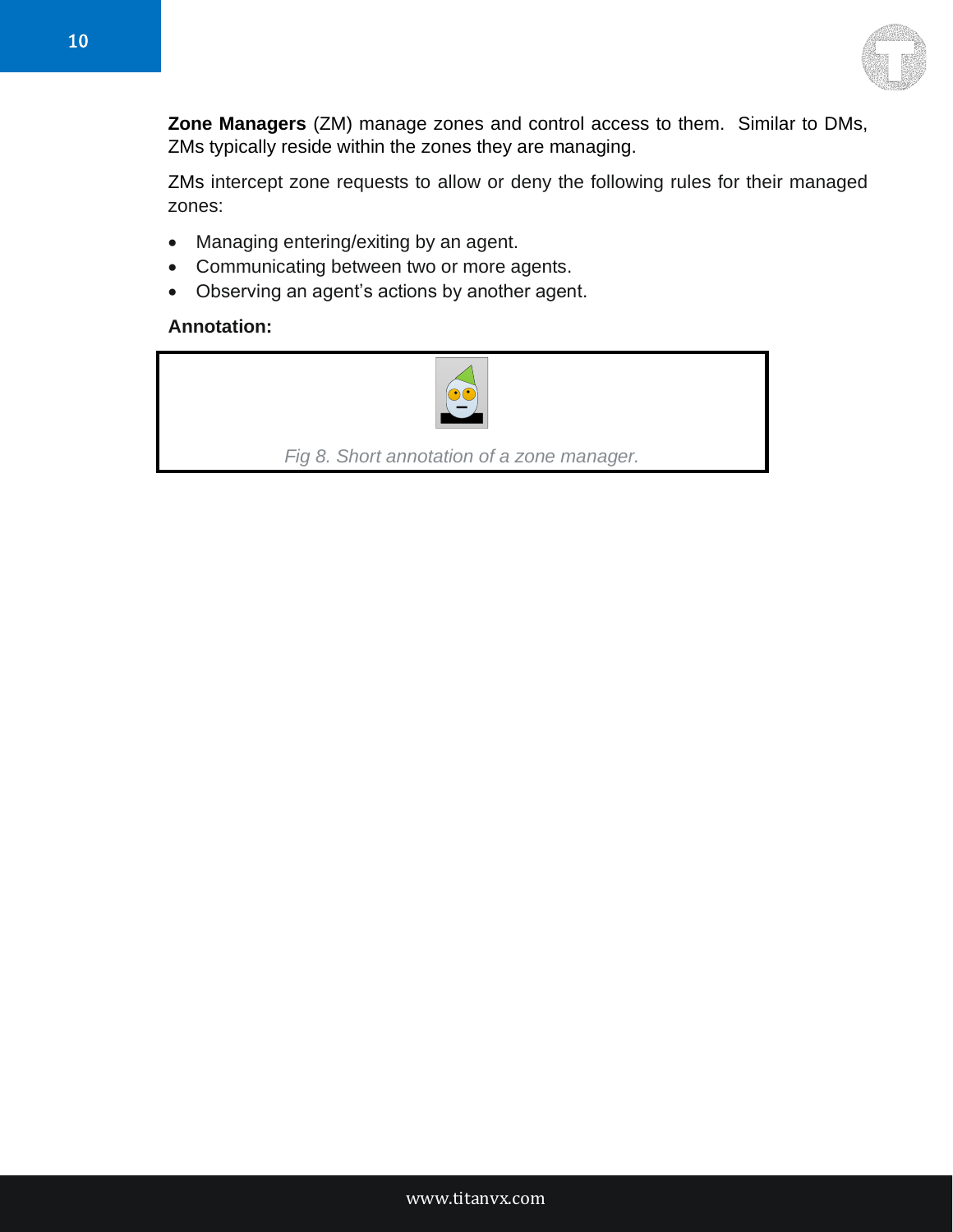

# <span id="page-10-0"></span>**II. Cognitive Agent**

**Annotation:** 



*Fig 11. Short annotation of an agent.*

#### **i. Description**

**Agents** are goal-oriented entities that enter an environment with the objective of interacting with information or other agents.

Agent activity inside a domain is limited to the zones in which they have permission.

Multiple agents can communicate if they reside in at least one common domain.

Atlas offers a resident agent capable of performing cognitive tasks on behalf of other agents described later in this document.

Atlas agent is ubiquitous and belongs to all domains.

#### **ii. Management**

Agents can trigger the following events:

- *Enter*/*Leave* a domain.
- *Enter*/*Leave* a zone.
- *Tell* other agents an expression (in natural language).
- *Ping* other agents a directive (directives discussed in later chapters).
- *Send* other agents a datagram message.
- Host concept references and instances (references discussed in later chapters).

### <span id="page-10-1"></span>A. Atlas Clone

See Atlas Process Reference for more detail.

### <span id="page-10-2"></span>B. Context Agent

See Atlas Process Reference for more detail.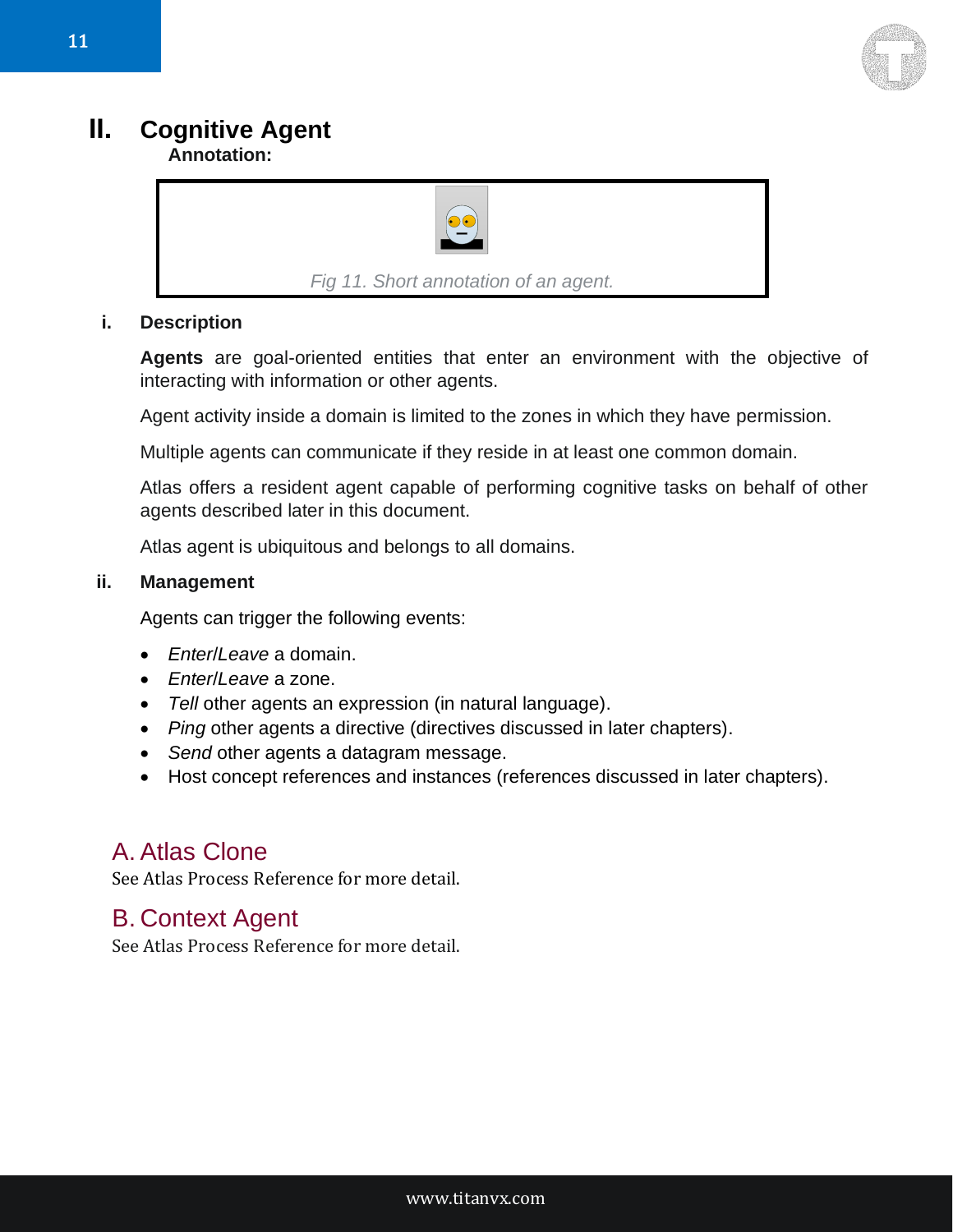

### <span id="page-11-0"></span>**III. Cognitive Container**

In Atlas, a Knowledge Base (KB) is a repository for the underlying states, state changes and state relations representing an idea. This information is encapsulated into a repeatable, multi-layered, abstracting data structure called a knowledge concept, or simply **a concept.**



*Fig 12. A concept and its components: A concept is encoded in a container that describes the name of the concept (Declaration), the general common knowledge of the concept (Definition), and a particular interpretation of the concept by one or multiple developers (Interpretation). The instantiator is the memory manager of the instances of the concept.*

### <span id="page-11-1"></span>A. Concept Overview

#### **Annotation:**



Concepts are the elemental blocks for representing knowledge in Atlas.

Concepts can be combined with other concepts to form complex ideas.

Concepts are organized into a four-layer structure.

- Concept label (Declaration)
- Concept representation in natural language (Definition)
- Concept representation in code (Interpretation)
- Concept representation in data (Instance)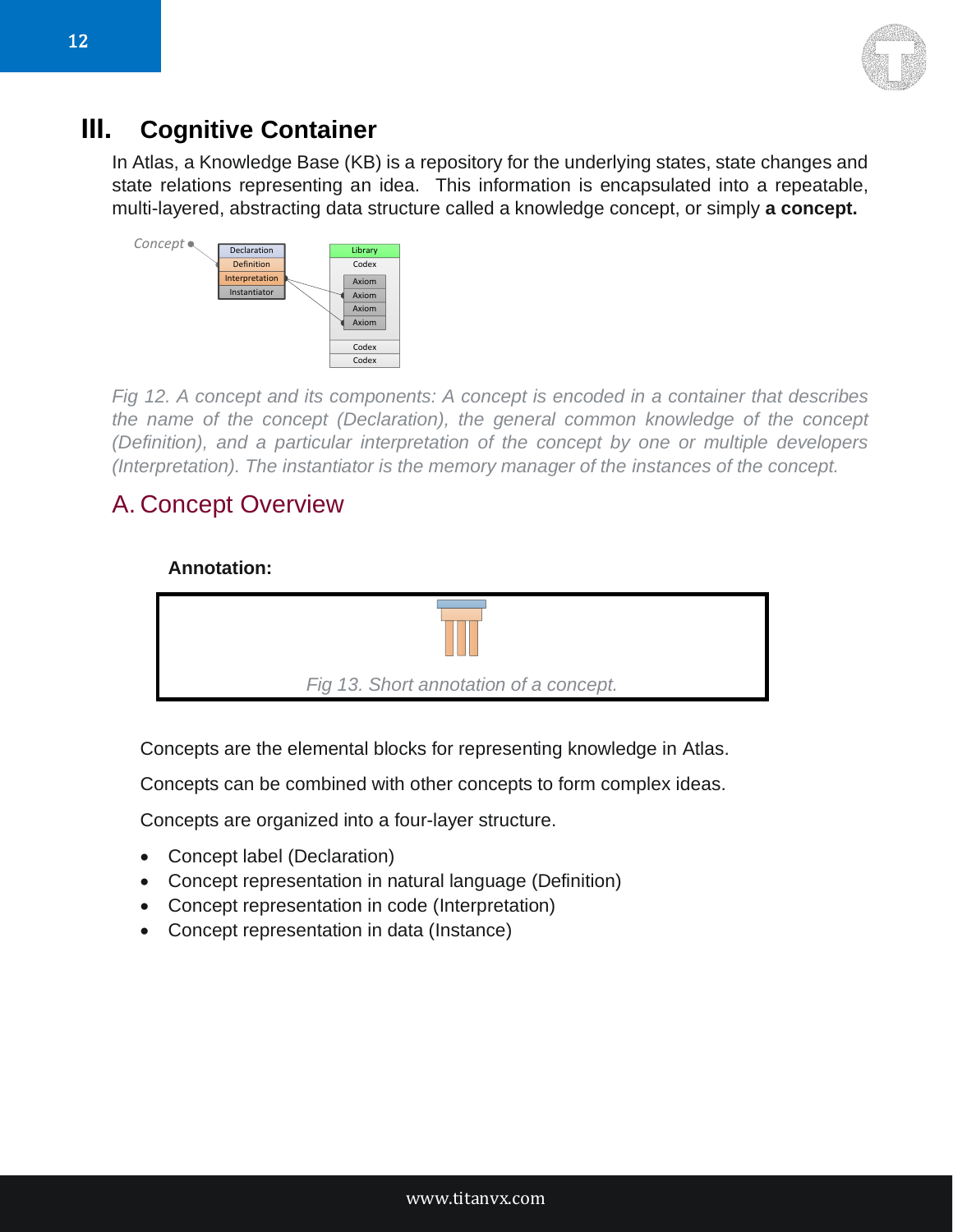

### <span id="page-12-0"></span>B. Concept Learning -Do, Be, Have

#### **i. Definition:**

Definitions give a broad idea of what a concept can be, how it behaves, and how it relates to other concepts.

#### **All concepts must be defined.**

A concept is defined in Atlas by answering the following questions:

- What is it? What else can I call it?
	- This question hints to the name(s) of the concept.
- What can it be?
	- This question hints to the state(s) of the concept.
- What can it do?
	- This question hints to the action(s) of the concept.
- How does it relate to other concepts?
	- **•** This question hints to the relation(s) of the concept.

The answers to the above questions are provided in the form of a plain-text file that describes the definition of one concept and references definitions of other concepts.

The definition of a concept is learned by Atlas through its definition file.

The process of learning occurs when the definition is added to the knowledge base.

#### **Annotation:**



#### **Example:**

Let's take a look at an example:

Consider a simple definition of a desk lamp which is comprised of a lamp shade, lamp base and a bulb, where the bulb is further broken down into a filament of a particular color as shown in the figure below.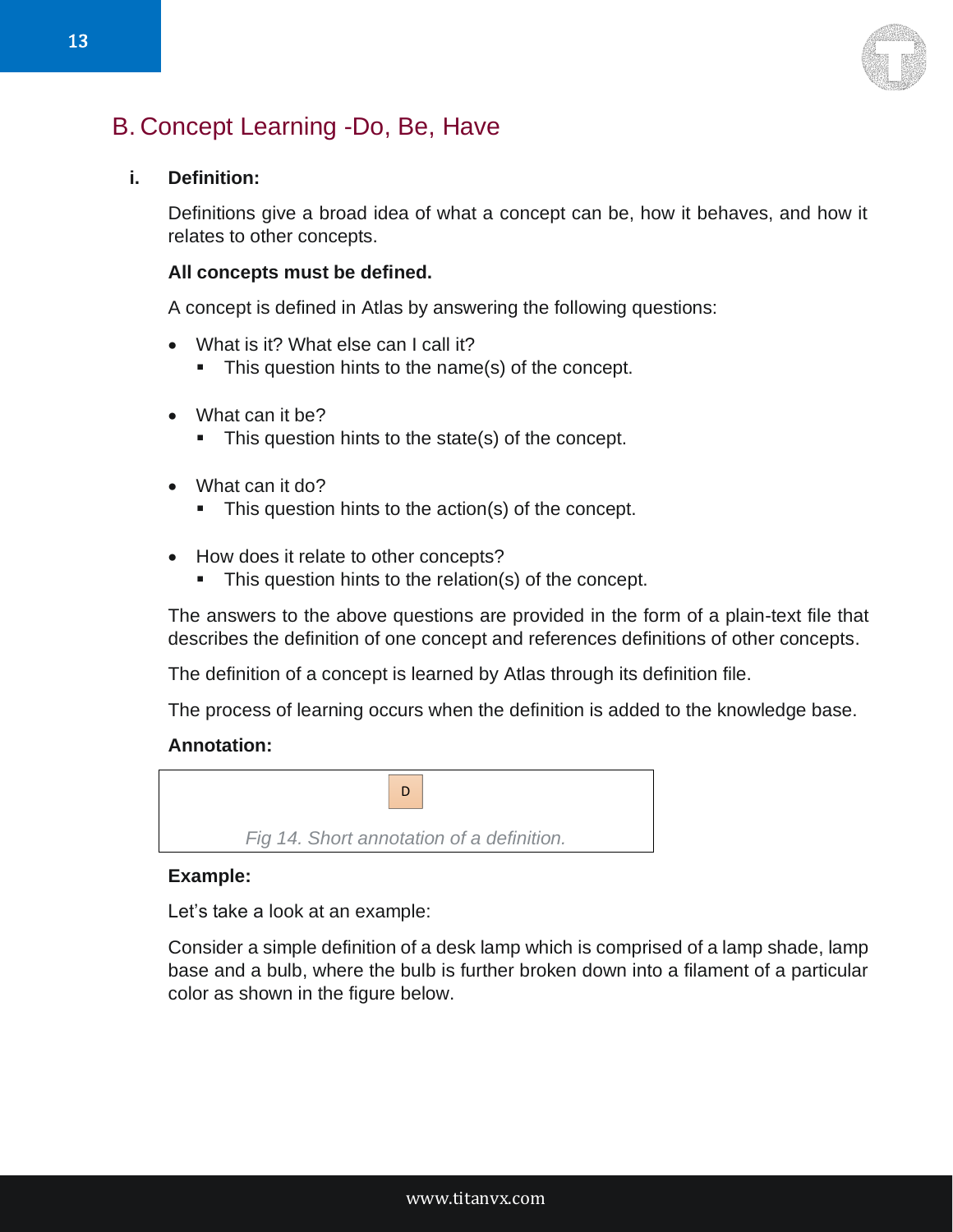



The corresponding ATLAS top-level definition file for this lamp would be:

| [Base/MyLamp]          |  | # Unique identifier of the definition                                  |  |  |  |  |
|------------------------|--|------------------------------------------------------------------------|--|--|--|--|
| Info:                  |  | # Info block                                                           |  |  |  |  |
| Name: My Lamp          |  | # Official name of this definition                                     |  |  |  |  |
| Author: Me             |  | # Author of this definition                                            |  |  |  |  |
| Version: $1.0$         |  | # Version of this definition                                           |  |  |  |  |
| Declaration: Desk Lamp |  | # Name of the declaration that we are                                  |  |  |  |  |
|                        |  | defining                                                               |  |  |  |  |
|                        |  | Synonyms: {Light, Furniture} # Soft synonyms of this definition        |  |  |  |  |
|                        |  |                                                                        |  |  |  |  |
|                        |  |                                                                        |  |  |  |  |
| Be:                    |  | # BE block of the definition                                           |  |  |  |  |
| On:                    |  | # Lamp can be on                                                       |  |  |  |  |
| Off:                   |  | # Lamp can be off                                                      |  |  |  |  |
| Broken:                |  | # Lamp can be broken                                                   |  |  |  |  |
|                        |  |                                                                        |  |  |  |  |
|                        |  |                                                                        |  |  |  |  |
| S.Do:                  |  |                                                                        |  |  |  |  |
| Turn on:               |  | # Lamp can turn on (lamp is the subject)                               |  |  |  |  |
| Turn off:              |  | # Lamp can turn off (lamp is the subject)                              |  |  |  |  |
|                        |  |                                                                        |  |  |  |  |
| $0.D0$ :               |  |                                                                        |  |  |  |  |
| Turn on:               |  | # Lamp can be turned on (lamp is the object)                           |  |  |  |  |
| Turn off:              |  | # Lamp can be turned off (lamp is the object)                          |  |  |  |  |
|                        |  |                                                                        |  |  |  |  |
|                        |  |                                                                        |  |  |  |  |
| Have:                  |  |                                                                        |  |  |  |  |
|                        |  | Shade: Base/MyLampShade # Lamp has a shade defined in Base/MyLampShade |  |  |  |  |
| Base: Base/MyLampBase  |  | # Lamp has a base defined in Base/MyLampBase                           |  |  |  |  |
| Bulb: Base/MyLightBulb |  | # Lamp has a bulb defined in Base/MyLampBulb                           |  |  |  |  |
|                        |  |                                                                        |  |  |  |  |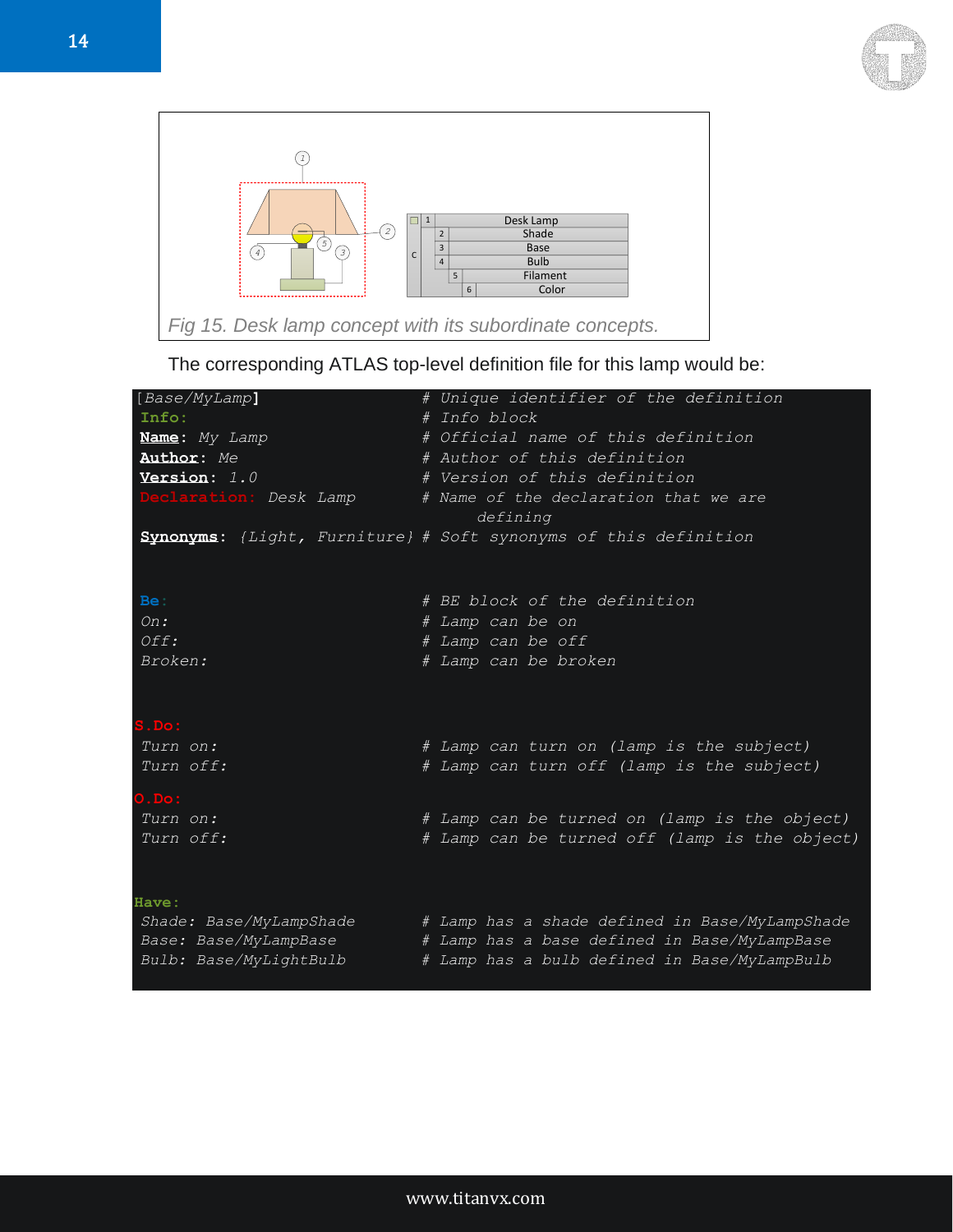

#### Definition parameters:

#### **Bracket [ ] Identifiers:**

All definition files must start with a unique identifier for the definition that will be added to the knowledge base.

Identifiers are delimited by square brackets, [ ], as shown in the first line of the file.

The subsequent blocks, shown by colored headers above, are the main parts of the definition. These blocks can come in any random order.

The **bolded and underlined** text represents the main keywords of the definition, whereas text in *italic* is the parametric text that is definition dependent and is provided by the definition's author.

#### **Info:**

The **Info** block holds the metadata about the definition's official name, authorship, and version. It is represented by the tags **Name**, **Author**, and **Version** respectively.

#### **Declaration:**

The **Declaration** block is the linguistic representation of the definition in Atlas' lexicon, where the declaration field is the official linguistic label for the definition (i.e. Desk Lamp). This field answers the question "What is it?"

The **Synonyms** field answers the question "What else can I call it?" as it indicates all the different ways this lamp could be invoked in a sentence – this field is loosely related to the true synonym of the definition. Due to this nuance, the labels in this field are also known as *soft synonyms*.

#### **Be**:

The **Be** block answers the question "*What can it be?*" All fields in this block represent one possible state of the defined concept (e.g. On, Off, Broken).

#### **S.Do/O.Do:**

The **Do** block answers the question "*What can it do*?" Fields in this block represent functions of the defined concept (e.g. Turn On, Turn Off).

The prefix **S.** in **S.Do** indicates that the defined concept is the subject of the functions advertised, i.e., what can this concept do to others?

The prefix **O.** in **O.Do** indicates that defined concept is the object of the functions advertised, i.e., what can others do to this concept?

#### **Have:**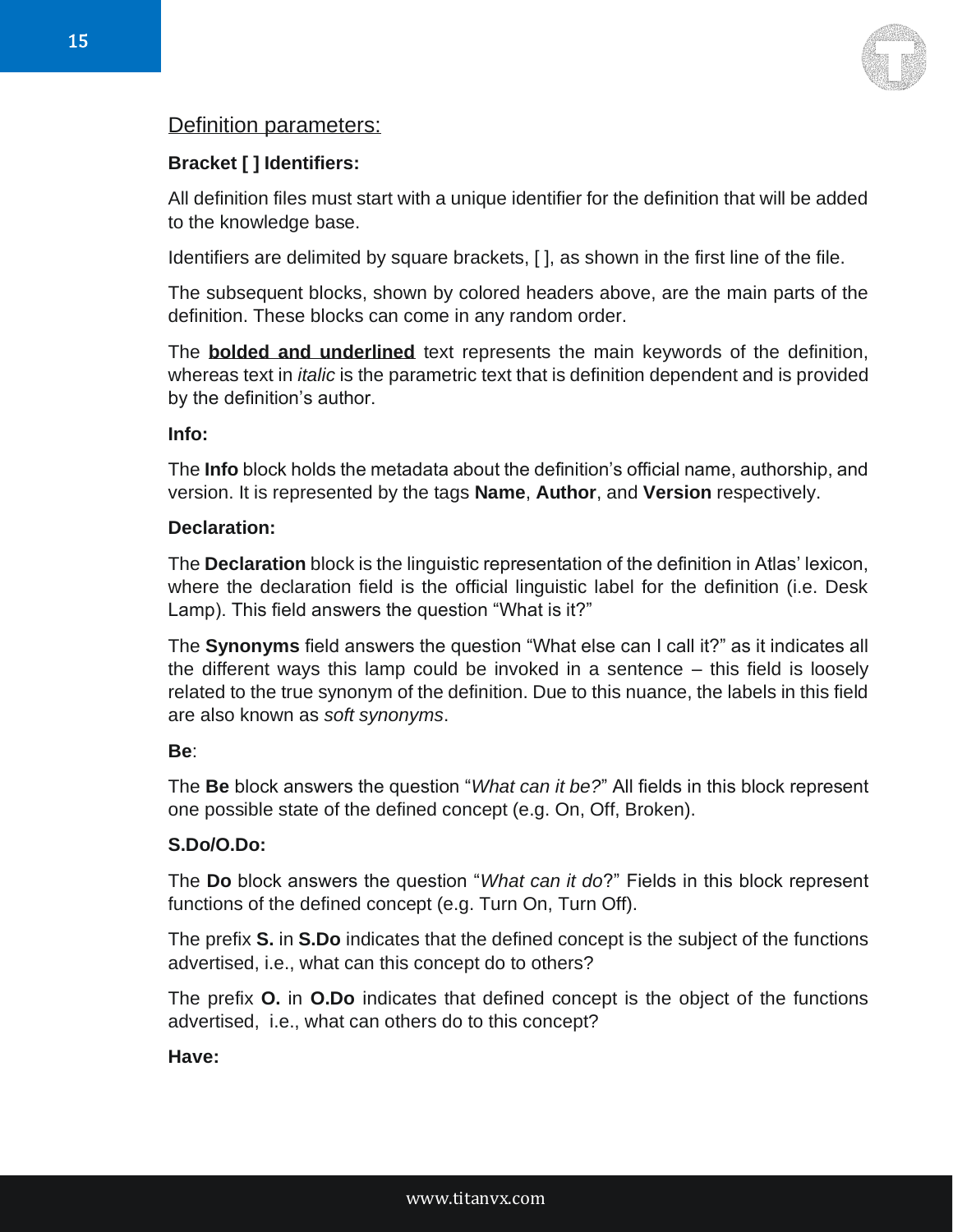

The **Have** block answers the question "*What is it made of?*" or "*How does it relate to other concepts?*" Each field in this block represents one link between this definition and other definitions in the knowledge base (e.g. *Shade, Base, Bulb)*. This relationship representation is only one-layer deep. Deeper layers of relationships should be defined in the referenced definitions of these fields recursively. The values of these fields are the identifiers of the subordinate concepts (e.g. *Base/MyLampShade*). The highest parent definition in a hierarchy of concepts is called a *Top Concept*.

All definitions should be stored under the subtree *./KB/Concept* with the file extension *.D*



A visual representation of the lamp we have just defined would be the diagram below: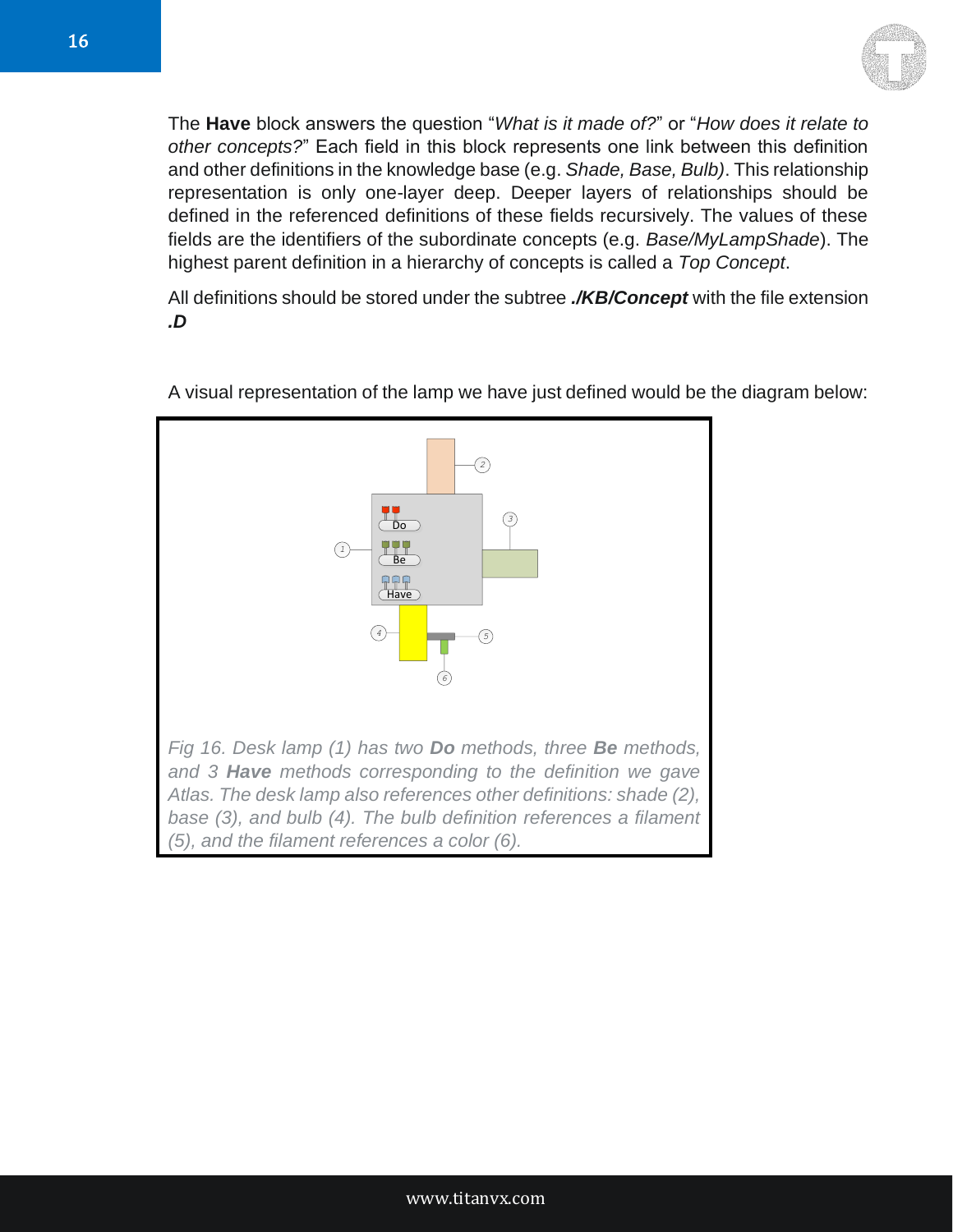

#### **ii. Interpretation**

Once a definition is described, Atlas needs to know how to simulate it. As the name suggests, the interpretation of a definition interprets what might have been conveyed.

In our example of a desk lamp we have described to Atlas that a lamp can "*Turn ON"* and "*Turn OFF*." Next we need to describe "*Turn ON*" in terms that a computer understands.

Describing *"Turn ON"* means we have to reach a common language that Atlas understands beyond just the label *"Turn ON."* In this case, we use a programming method that Atlas fully understands and holds as self-evident truth. Code, C++ in this case, is axiomatic; it no longer requires further interpretation.

In Atlas cognitive environments, all methods that represent states, functions, or relationships that are defined in code are called **axioms.**

Interpretations are added to the knowledge base through a plain-text file that describes the interpretation of a particular definition of one concept.

#### **Annotation:**

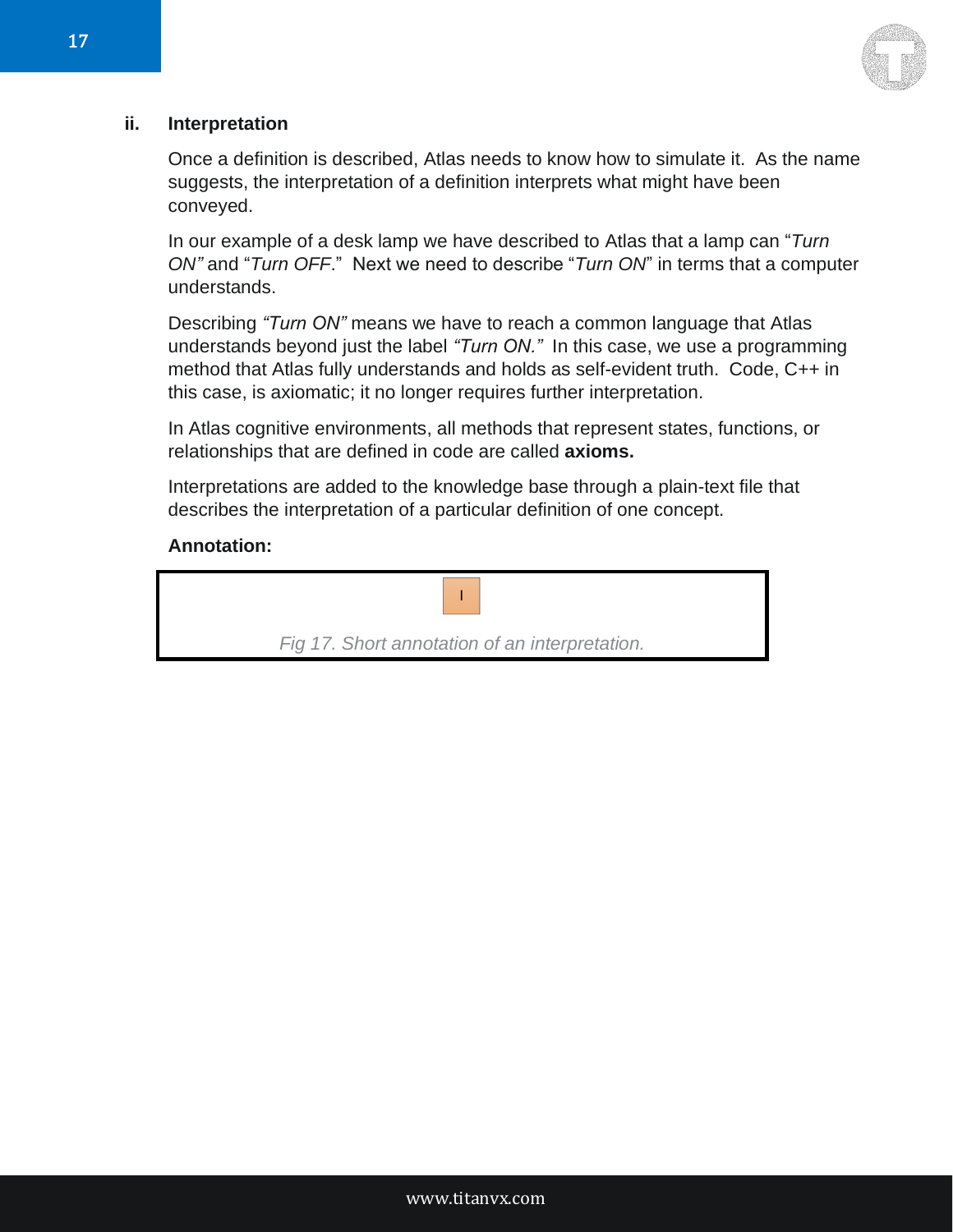

### **Example:**

Let's look again at our desk lamp example from figure 15:

The corresponding ATLAS top-level interpretation file for this lamp would be:

| [Base/MyInterpretedLamp]<br># Unique identifier of the interpretation                                                                               |                                                                                                                                                                                              |  |  |  |  |  |  |
|-----------------------------------------------------------------------------------------------------------------------------------------------------|----------------------------------------------------------------------------------------------------------------------------------------------------------------------------------------------|--|--|--|--|--|--|
| <u>Info:</u><br>Name: My Lamp Interpretation<br>Author: Me<br><b>Version:</b> 1.0                                                                   | # Info block<br># Official name of this interpretation<br># Author of this interpretation<br># Version of this interpretation                                                                |  |  |  |  |  |  |
| Links:<br># Links (to axioms) block<br>FLamp: (MyLampLibrary, FunctioningLamp, Desk Lamp)<br>NFLamp: [MyLampLibrary, NonFunctioningLamp, Desk Lamp] |                                                                                                                                                                                              |  |  |  |  |  |  |
| Definition: Base/MyLamp<br>FLamp: 0<br>NFLamp: 0                                                                                                    | # Definition we are interpreting<br># Axiom (FunctioningLamp)<br># Axiom (NonFunctioningLamp)                                                                                                |  |  |  |  |  |  |
| Have:                                                                                                                                               |                                                                                                                                                                                              |  |  |  |  |  |  |
|                                                                                                                                                     | Shade: Base/MyInterpretedShade # The lamp shade interpretation<br>Base: Base/MyInterpretedBase # The lamp base interpretation<br>Bulb: Base/MyInterpretedBulb # The lamp bulb interpretation |  |  |  |  |  |  |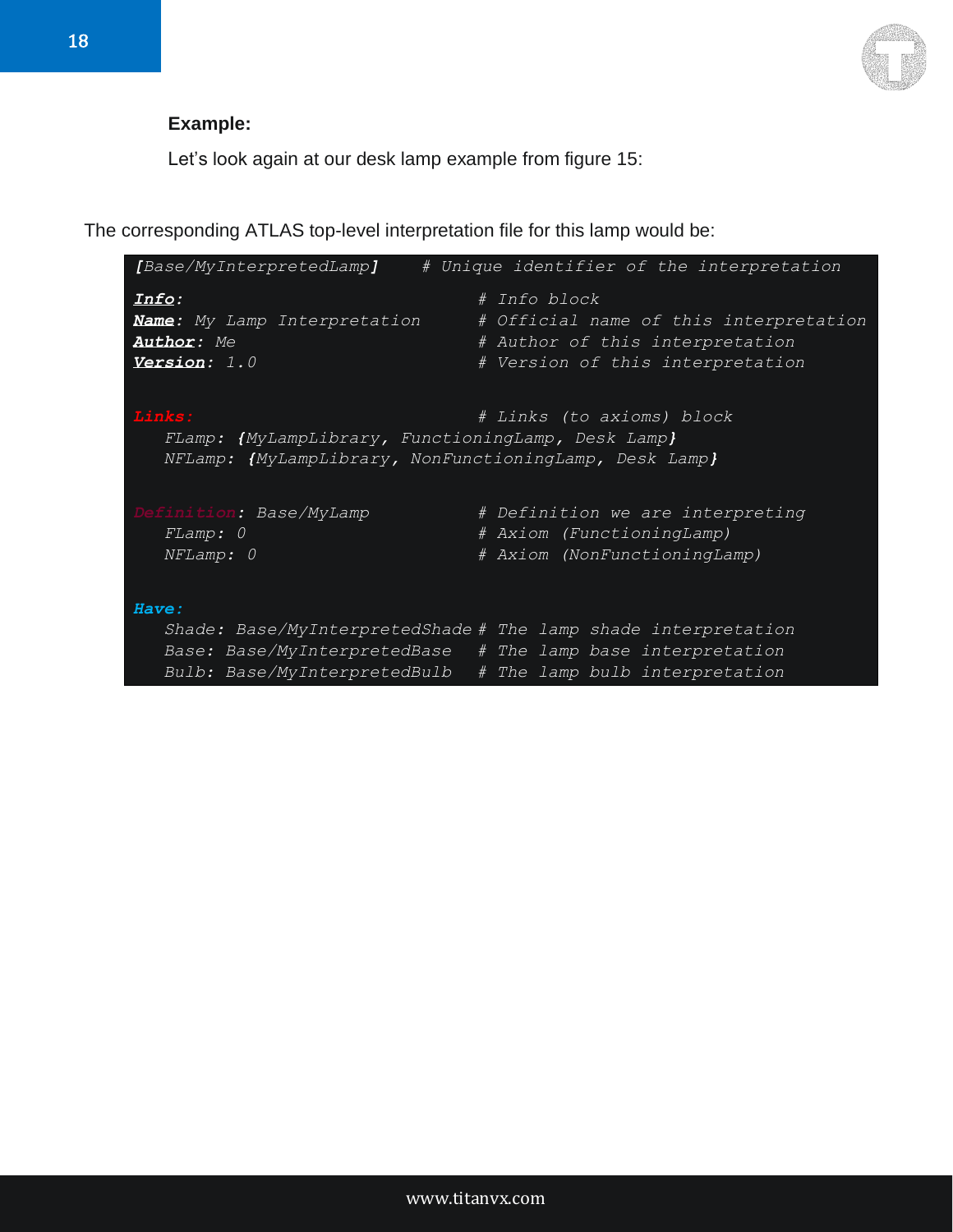

#### Interpretation parameters:

#### **Bracket [ ] Identifiers:**

All interpretations files must start with a unique identifier for the interpretation that will be added to the knowledge base. This identifier is delimited by square brackets, [ ], as shown in the first line of the file.

The subsequent blocks, shown by colored headers above, are the main parts of the interpretation. These blocks can come in any random order.

The **bolded and underlined** text represents the main keywords of the interpretation, whereas text in *italic* is the parametric text that is interpretation dependent and is provided by the interpretation's author.

#### **Info:**

The **Info** block holds the metadata about the interpretation's official name, authorship, and version. It is represented by the tags **Name**, **Author**, and **Version** respectively.

#### **Links:**

The **Links** block is the resource locator of the axioms to be attached to the knowledge base on behalf of this interpretation.

Each subsequent field under this block represents one link to a dynamic library (DLL, .so) that will be handling some, or all, of the functionality of the advertised interpretation. The fields are further broken down into the following format:

*<Link Name>: <Library Name, Codex Name, Axiom Name>* 

*Link Name* is the name of the link that will be later referenced within this interpretation.

*Library Name* is the name of the library from which the axiom will be loaded. The library will be loaded from the *./KB/Codex* folder based on the name specified here.

*Codex Name* is the name of the codex that will be handled by the library's axiom instantiator.

Codices are a convenient way of binding multiple correlated axioms together.

It is possible to put all axioms of a knowledge base under the same codex in one library, but we recommend splitting them apart as a good software development practice.

*Axiom Name* is the name of the axiom that will be mapped to this link.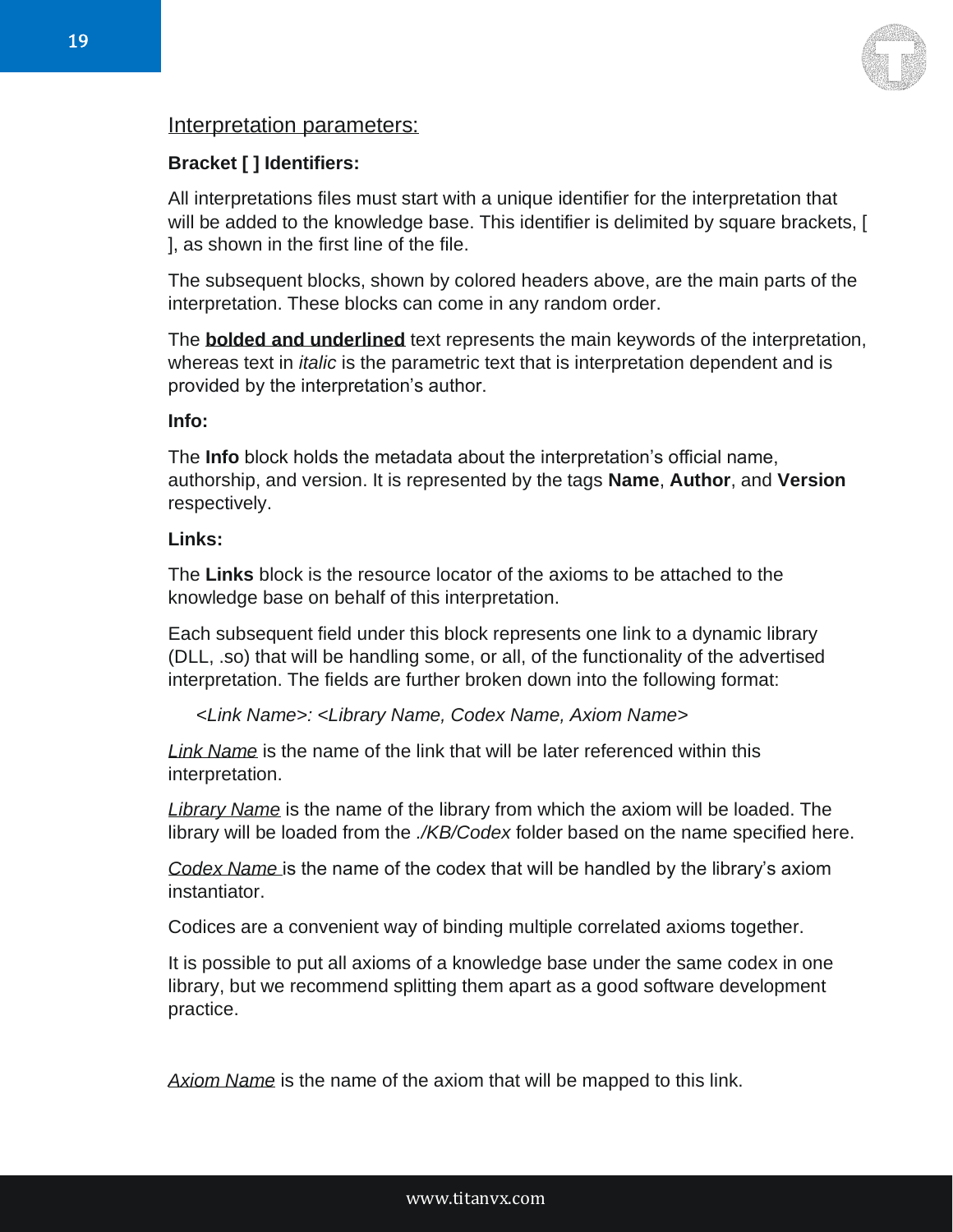

#### **Definition**:

The **Definition** block describes the definition this interpretation is handling.

All subsequent fields under this block represent the links to the axioms that collectively interpret the referenced definition.

Multiple independently developed libraries can collaborate on interpreting the same definition.

The relationship between the interpretation and the code library is not one-to-one.

The same library can interpret multiple definitions and the same definition can be interpreted by multiple libraries.

In the example above, we have two axioms of the same name (*Desk Lamp*), but from different codices (*FunctioningLamp*, *NonFunctioningLamp*) of the same library (*MyLampLibrary*) collaborating on interpreting our *Base Lamp* definition.

The second parameter of these fields (0) is the optional parameter that is sent to the axiom during the *KB\_Attach* stage.

This parameter is sent as a string and is useful if the axiom is polymorphic, common between multiple interpretations, has internal parameters that are dependent on the interpretation it is handling, or has a proprietary handshake needed to initialize (See *KB\_Attach*).

#### **Have:**

Like its definition counterpart, the interpretation's **Have** block references further interpretations of the sub-concepts described in the original definition.

All interpretations should be stored under the subtree *./KB/Concept* with the file extension *.I*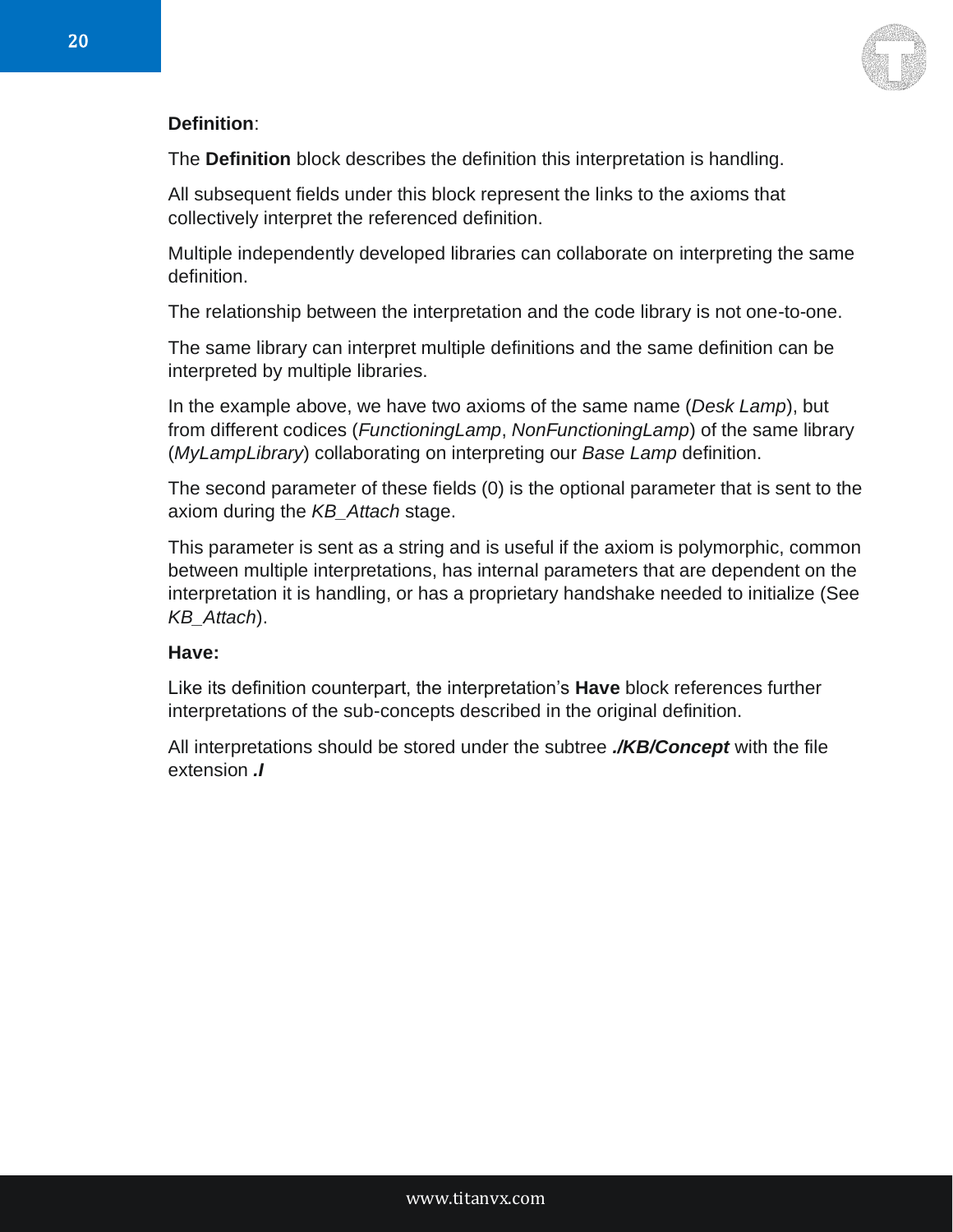

A visual representation of the lamp we have just interpreted would be the diagram below:

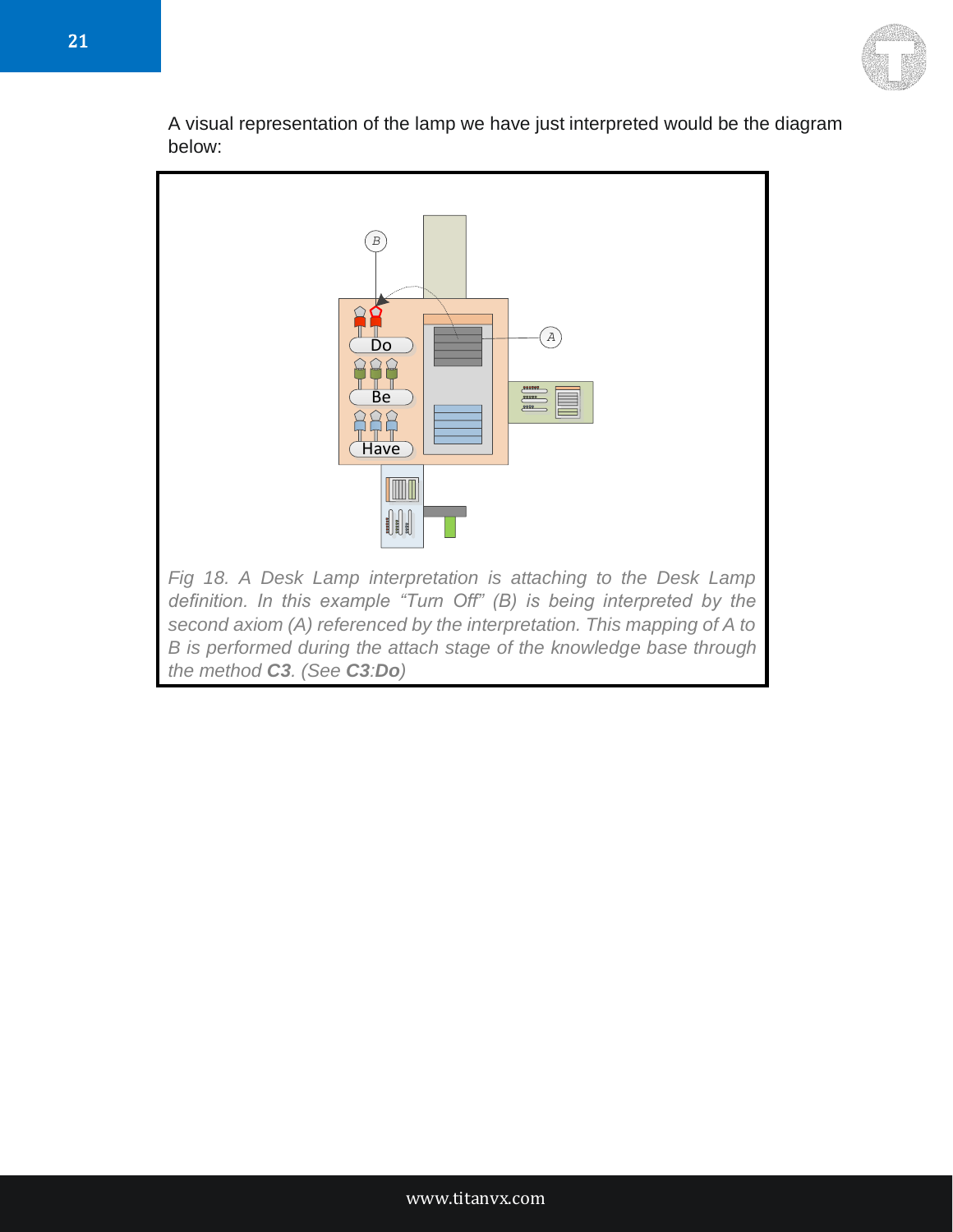

#### **iii. Instance**

Once a concept is learned, its application in the cognitive space is performed in the simulation. The interpretation is tasked with supplying examples of its knowledge to the simulation; these examples are known as simulation instances, or simply **instances**. An instance can be a singular block of memory or it can have multiple elements (e.g. arrays, lists, streams). Atlas references an instance by supplying the hosting interpretation with two values:

- One value for instance data.
- One value for element data.

The notation for this ordered pair is **{I:** *instance\_ID***, E:** *element\_ID***}**. When no element ID is referenced, then the pair can be reduced to **{I:** *instance\_ID***}** where *element ID* is understood by Atlas to be 0.

#### **Example:**



#### **iv. Axiom**

#### **Axioms**

In this release, an axiom is an object-code interpretation of the concept behavior that is implemented as a C++ class inherited from the class *TitanAxiom*. An axiom can have one or multiple methods within it. It is by definition an OOP class.

#### **Axiom Libraries:**

So far, the interpretation has told Atlas that in order to understand the claims of the definition, it needs to reference axioms. These axioms come in packages we call libraries.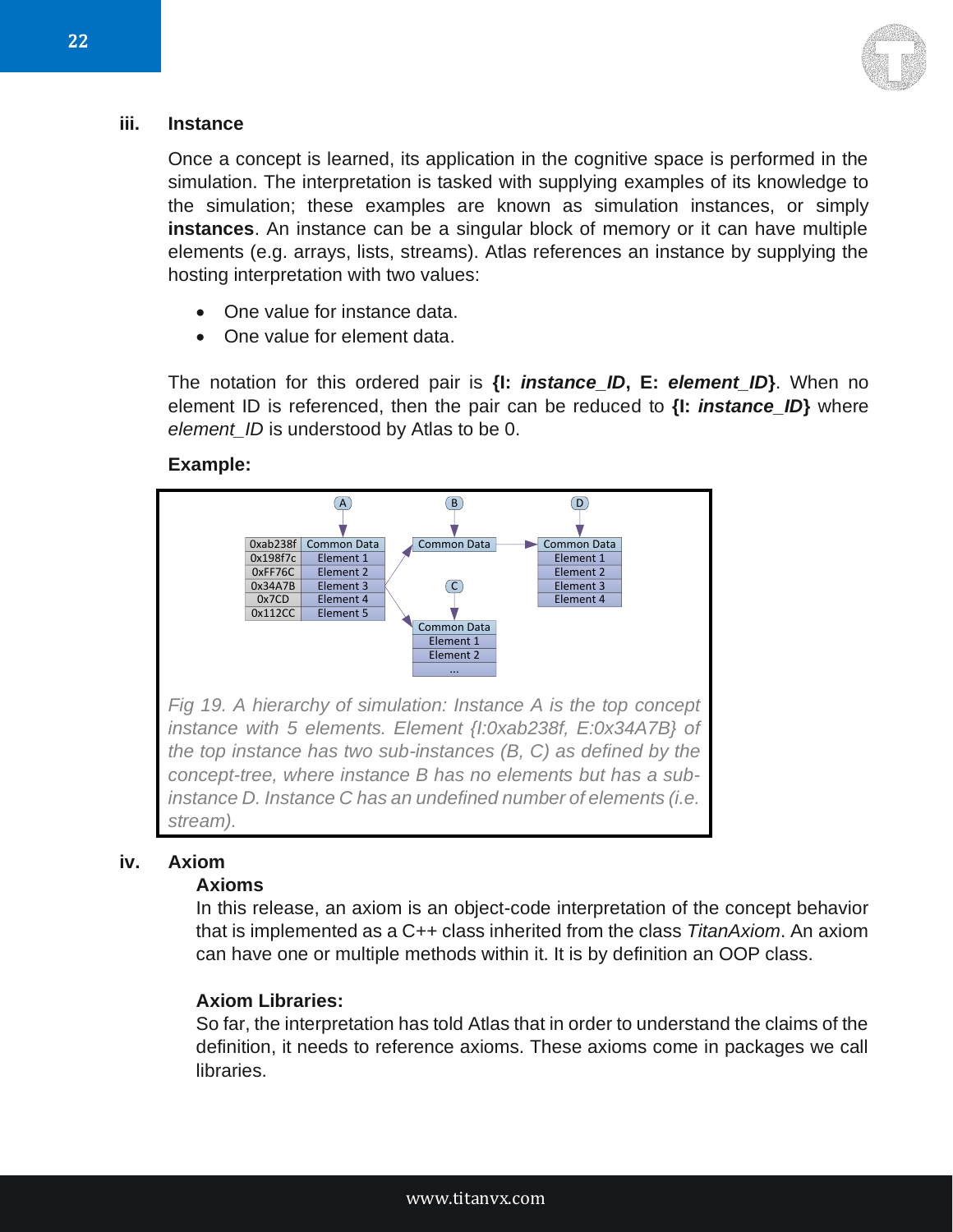

A library in Atlas is a shared object code that can be:

- A 64-bit Dynamic Linked Library (.DLL) for the Windows operating system.
- A 64-bit Shared Object (.so) for the Linux operating system.

The axioms are generated by using the SDK that accompanies this document. After it has been compiled, the generated axioms library must be stored in the ./*KB/Codex* folder.

Once in the codex folder, the interpretation can reference the library in the *Links* block described in the previous section.

In the interpretation file example above, we have pointed out that there are two main axioms simulating the desk lamp, one for a functioning lamp and one for a non-functioning lamp.

- FLamp: {MyLampLibrary, FunctioningLamp, Desk Lamp}
- NFLamp: {MyLampLibrary, NonFunctioningLamp, Desk Lamp}

The functioning lamp axiom is referenced in *MyLampLibrary* under codex *FunctionalMap*. The non-functioning lamp is referenced in the same library, *MyLampLibrary*, but under a different codex *NonFunctionalLamp*.

#### **Axiom Codices:**

A shared object or library typically has a flat hierarchy of methods. Atlas introduces the concept of a codex.

A codex is a virtual folder within a library that groups axioms of common functionality or behavior together.

When Atlas requests an axiom method from library, it references the codex first, then the axiom's name. It is left to the axiom developer to decide how to group their codices within their own library. If the links in the interpretation reach their intended axiom methods, then Atlas' requirements will be satisfied.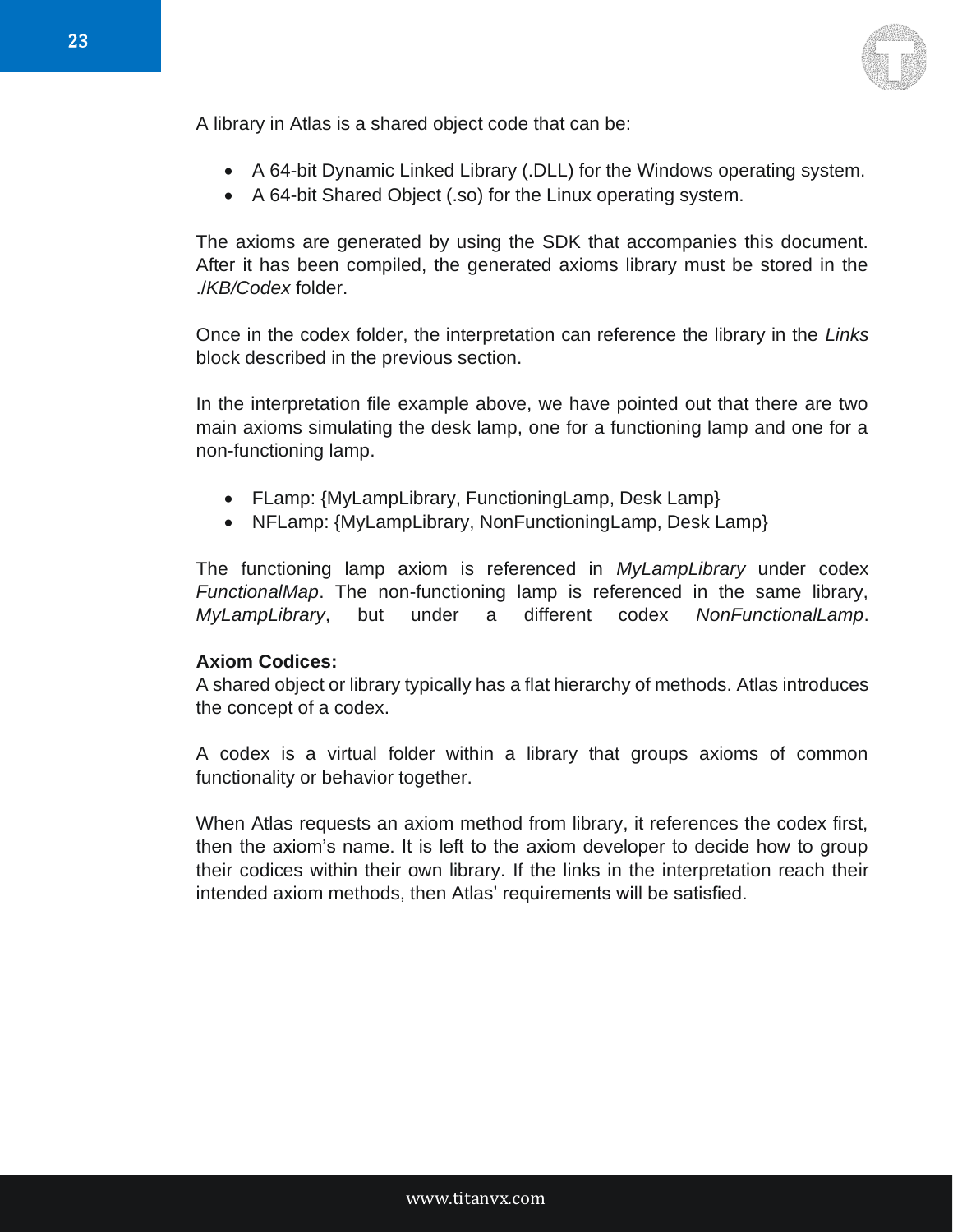

### <span id="page-23-0"></span>C.Concept Loading -Manifest

#### **Annotation:**



*Fig 20. Short annotation of a manifest.*

Once a concept's definition and interpretation have been described in .D and .I text files respectively, we need to load them into the knowledge base. All concepts are loaded into an existing knowledge base domain (See *Domain*) through a text file we call a *manifest*. An example manifest file looks like this:

#### **/Learn** "*Office Lamp*" "*MyInterpretedLamp*" "Base/*MyInterpretedLamp*"

#### **/Learn:**

The manifest command **/Learn** teaches Atlas about a concept, where:

- The first parameter is the name of the new concept we will interpret (*Office Lamp*).
- The second parameter is the interpretation path on disk under ./KB/Concept. The file loaded will be *<interpretation\_path>.I*. In this case, *MyInterpretedLamp* is expected to be found in *./KB/Concept/MyInterpretedLamp.I*.
- The third parameter is optional but can be useful if the path is unknown but the Identifier is known. In this case, we will use the identifier we gave to the desk lamp interpretation "Base/MyInterpretedLamp".

Note that the definition file is pulled directly from the interpretation file upon learning. There is no need to explicitly call for a */Learn* on the sub-components of the Desk Lamp as they are pulled automatically from the interpretation during the learning process. Essentially all the sub-concepts of a learned concept will also be learned to satisfy a simulation.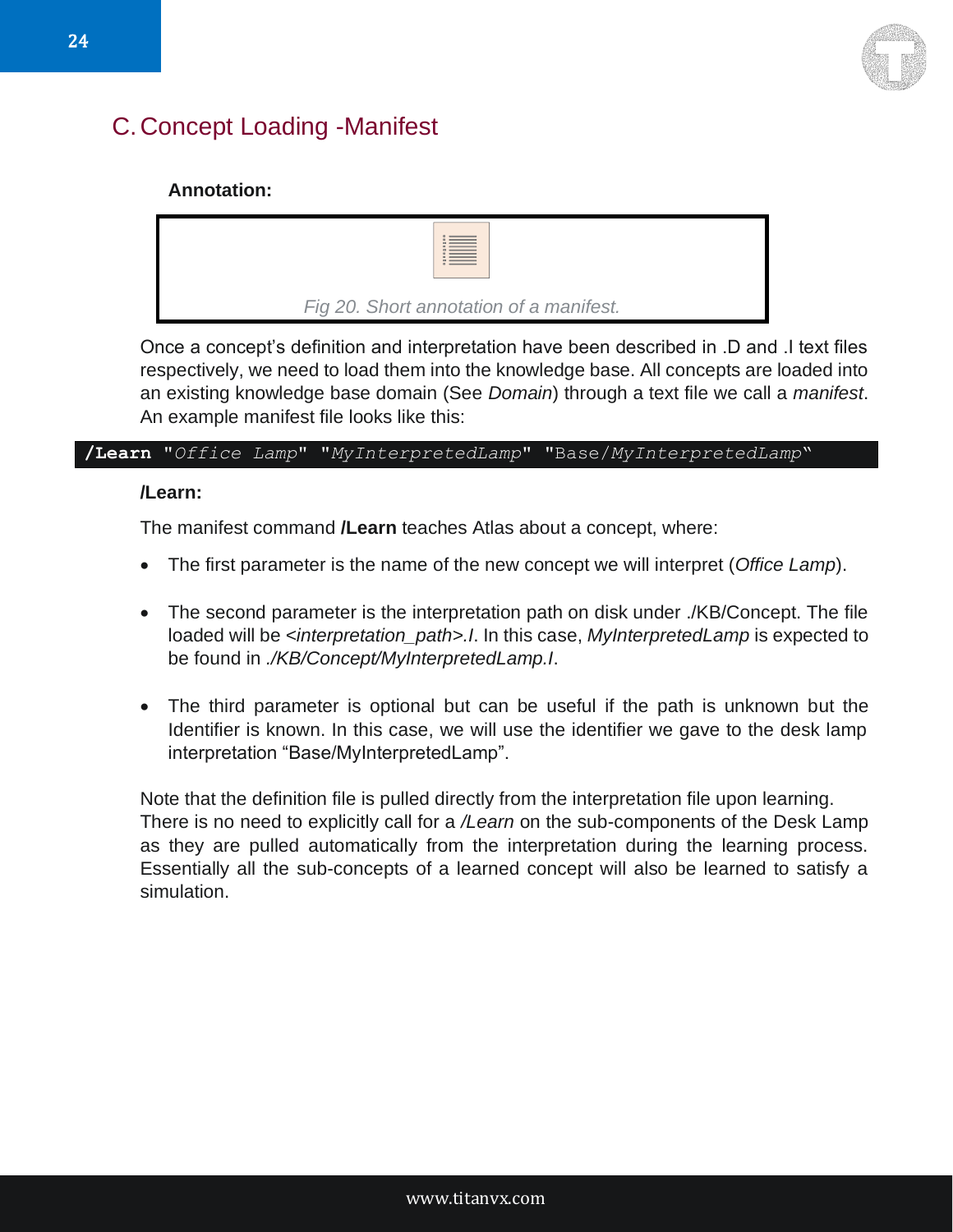

### <span id="page-24-0"></span>D.Concept Instantiation -Script

#### **Annotation:**



Once a concept of an office lamp has been learned, instantiating this concept into the cognitive space can be done in three ways:

- Through a script file.
- Through an agent expression (See *Method AB*).
- Through an API calls.

Script files are a convenient way of expressing multiple statements in a single pass. Any complete natural language sentence (expression) can be put in the script as an action, a statement, or a query.

Expressions are separated by a new line character or a period.

There are also keyword-specific expressions such as the */Create* command:

| /Create "Office Lamp" "Lamp 01" 1 "Model 003" |  |  |  |
|-----------------------------------------------|--|--|--|
| /Create "Office Lamp" "Lamp 02" 1 "Model 263" |  |  |  |

#### **/Create:**

The script command **/Create** instantiates an example of a learned concept, where:

- The first parameter is the name of the concept we will instantiate (*Office Lamp*).
- The second parameter is the official name of the instance (*Lamp 01*).
- The third parameter is the number of elements to be allocated within the instance (1).
- The fourth parameter is optional, but when available, it is sent to the instance manager as an initialization parameter. In this case we are loading a particular lamp model (*Model 003*) that the "Office Lamp" is expected to handle. This parameter allows multiple versions of a concept to be represented by a common axiom. (**See** *I1:Create***,**  *I2:\_Create*)

Note that there is no need to create the sub-components of the lamp (i.e. Shade, Base, etc.); they are expected to be automatically instantiated by the axiom managing the top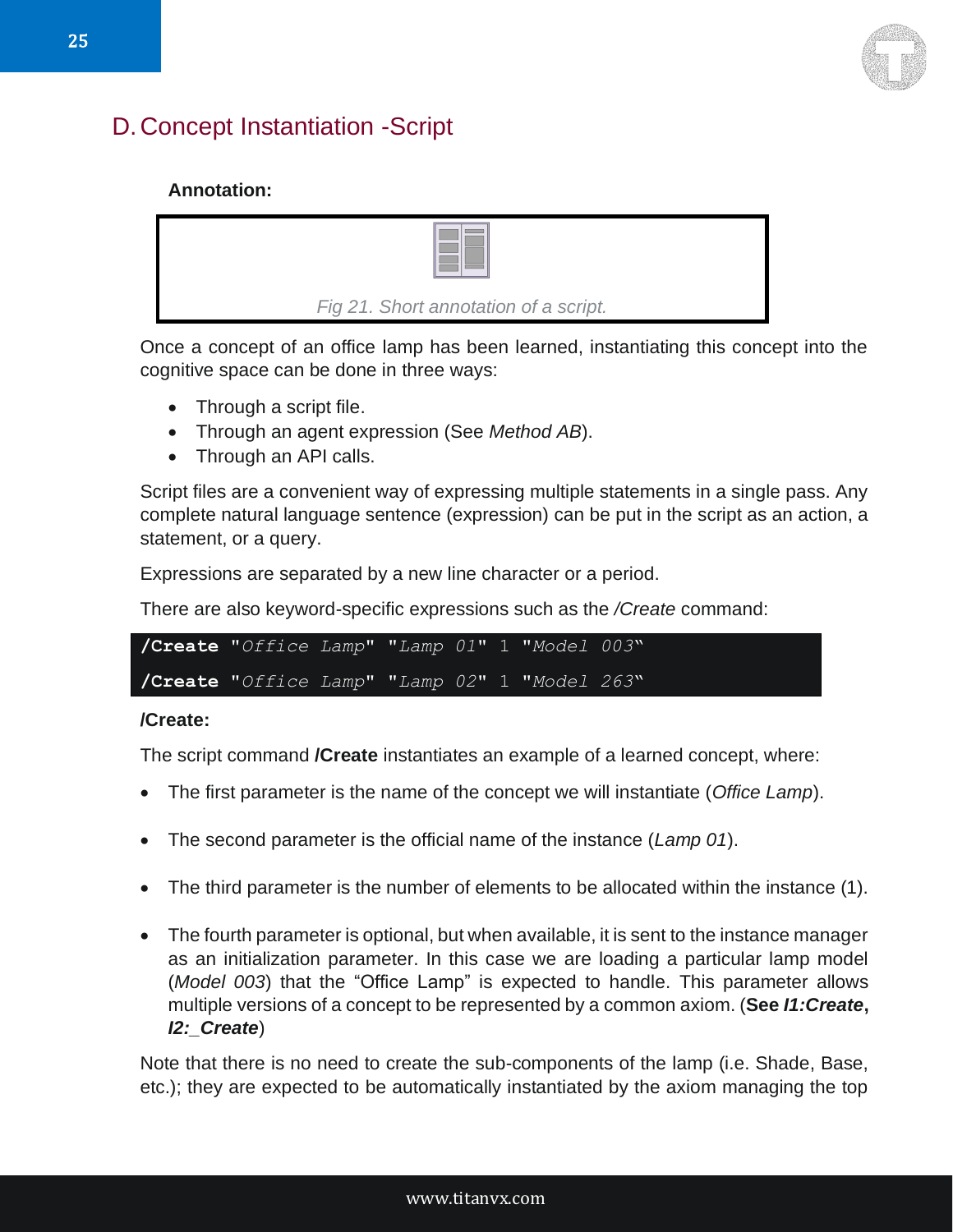

concept. Essentially, each instance is responsible for creating its sub-concept instances during instantiation (I1, I2).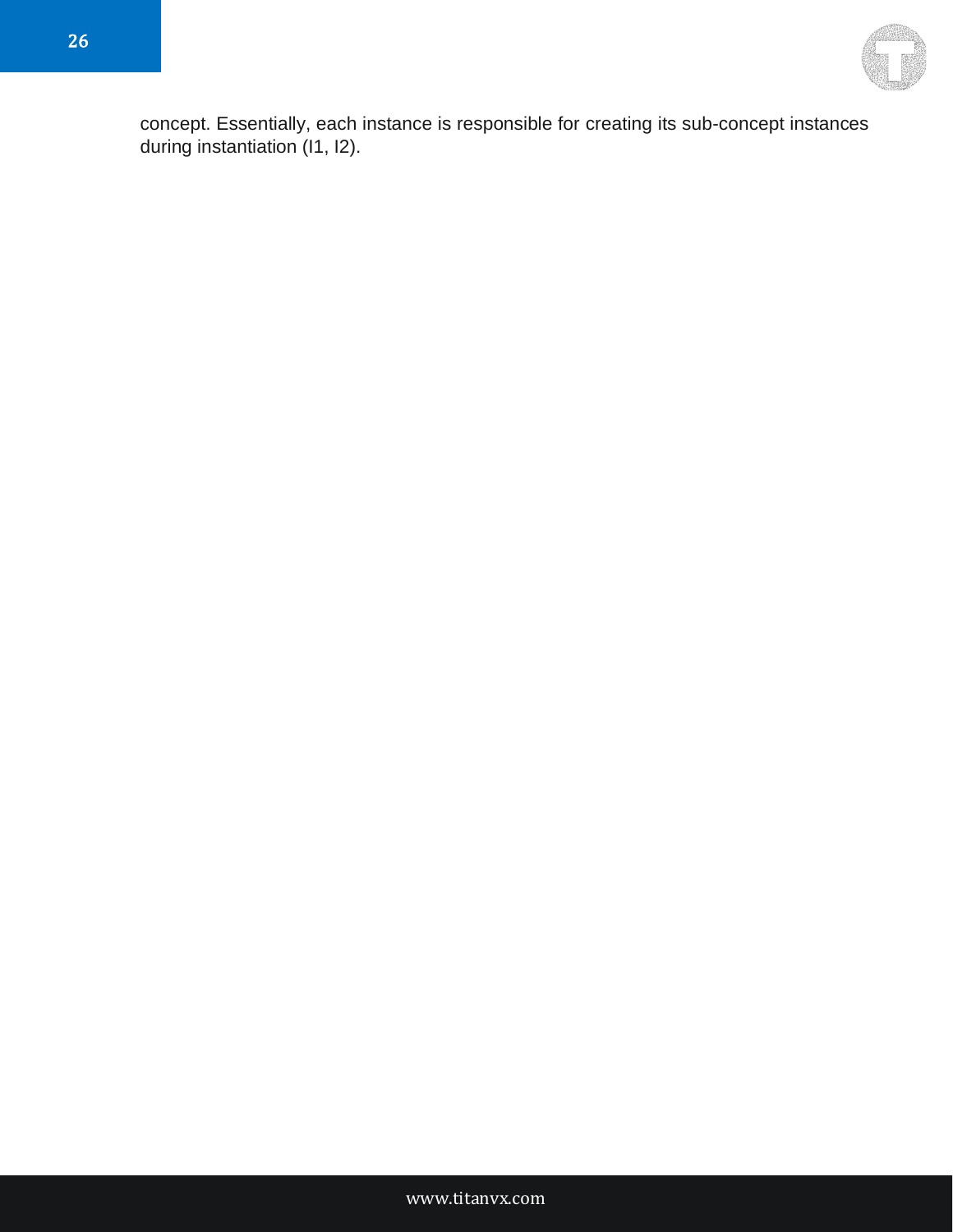

# <span id="page-26-0"></span>**IV. Cognitive Exchange**

Atlas Cognitive Exchange also known as the Atlas Cognitive Platform is the ecosystem where multiple cognitive agents can semantically search for information and collaborate on solutions through recursive interaction and delegation. We will discuss Atlas platform services in more detail in future documents.